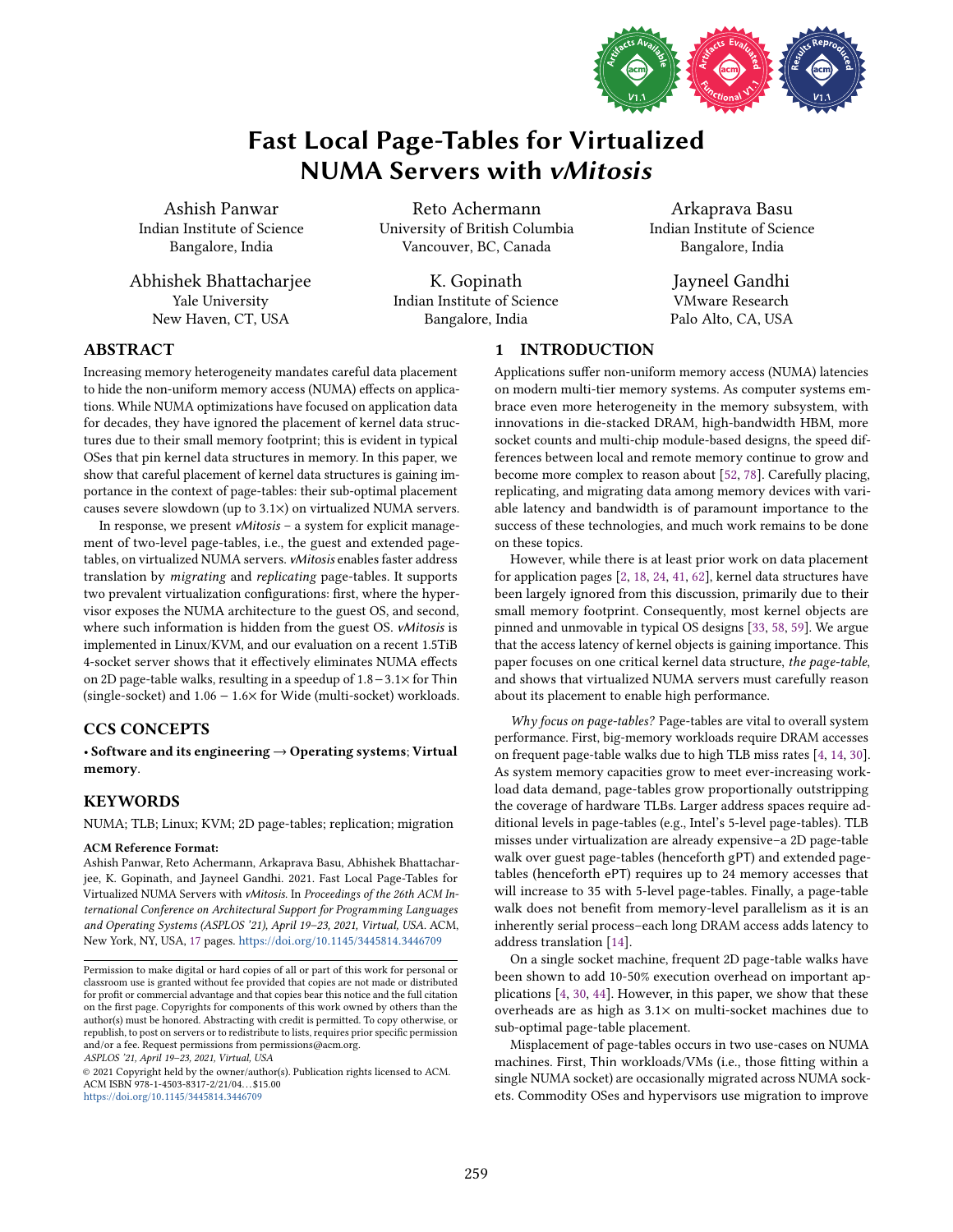resource utilization and performance isolation. Some real-world examples include VMware vSphere that performs periodic NUMA re-balancing of VMs every two seconds [\[65\]](#page-15-8), and Linux/KVM that migrates processes to improve load-balancing and performance under memory sharing on NUMA systems [\[22,](#page-14-5) [74\]](#page-16-2). While data pages are often migrated along with the threads, current systems usually pin kernel objects in memory [\[33,](#page-15-3) [59\]](#page-15-5). Consequently, workload/VM migration can make page-tables permanently remote. Second, Wide workloads/VMs (i.e., those spanning multiple NUMA sockets) experience remote page-table walks due to a single copy of the page-table; their virtual-to-physical address translations are requested from multiple sockets but each page-table entry is local to only one of the sockets.

We highlighted the importance of careful page-table placement, for native systems, in our recent work Mitosis [\[1\]](#page-14-6). In contrast, in this paper, we analyze the effect of NUMA on 2D page-tables and present *vMitosis* – a system that extends the design principles of Mitosis to virtualized environments.

vMitosis provides various mechanisms to mitigate NUMA effects on 2D page-table walks for both the use-cases discussed above. Our design applies migration and replication to page-tables to ensure that TLB misses are serviced from local memory. While replication and migration are well-known NUMA management techniques, virtualization-specific challenges make their practical realization non-trivial. For instance, a hypervisor may or may not expose the host platform's NUMA topology to a VM. We refer to VMs exposed to the host NUMA topology as NUMA-visible and to VMs not exposed to such information as NUMA-oblivious.

In the NUMA-oblivious configuration, the guest OS is exposed to a flat topology in which all memory and virtual CPUs (vCPUs) are grouped in a single virtual socket. This configuration provides great flexibility to cloud service providers as NUMA-oblivious VMs can be freely migrated for maintenance, power management, or better consolidation. Further, CPUs and memory can be added to or removed from NUMA-oblivious VMs dynamically, irrespective of NUMA locality. Most of the VMs on major cloud platforms are available under this configuration [\[67\]](#page-15-9).

In contrast, NUMA-visible VMs mirror the host NUMA topology in the guest OS. It allows performance-critical services to tune their performance; some important workloads are NUMA-aware by design (e.g., databases [\[45,](#page-15-10) [71\]](#page-15-11)), while others leverage OS-level optimizations. NUMA-visible VMs, however, disable hypervisor features such as vCPU hot-plugging, memory ballooning, and VM migration [\[43,](#page-15-12) [54\]](#page-15-13). This is because the current system software stack cannot adjust NUMA topology at runtime. Thus, NUMA-visible VMs limit the resource management capabilities of the hypervisor. However, the choice of a particular configuration is use-case specific, and hence we handle both configurations in our design.

We implement our design in Linux/KVM and evaluate it on a 4-socket NUMA server with 1.5TiB memory. We show that vMitosis improves performance by migrating and replicating gPT and ePT. The performance improvement is  $1.8 - 3.1 \times$  for Thin workloads with page-table migration, and 1.06−1.6× for Wide workloads with page-table replication. Our evaluation shows that the page-table walks of many applications become less susceptible to the effect of NUMA while using 2MiB pages. However, some applications gain up to 1.47× speedup with vMitosis over using 2MiB pages.

<span id="page-1-0"></span>Table 1: NUMA support for page-tables in state-of-the-art systems. (\*) Replication is possible in Mitosis only if the server's NUMA topology is exposed to the guest OS.

| System         | Guest page-tables        |        | <b>Extended page-tables</b> |             |  |
|----------------|--------------------------|--------|-----------------------------|-------------|--|
|                | Replication<br>Migration |        | Migration                   | Replication |  |
| Linux/KVM      | No                       | No     | No                          | No          |  |
| <b>Mitosis</b> | via Replication*         | $Yes*$ | No                          | No          |  |
| vMitosis       | Yes                      | Yes    | Yes                         | Yes         |  |

Contributions over Mitosis: Our recent proposal Mitosis replicates the page-tables on native systems. vMitosis makes several novel contributions over Mitosis (see [Table 1\)](#page-1-0). First, Mitosis relies on the availability of the server's NUMA topology for replicating the page-tables. In bare-metal servers, the OS extracts platform specifications from ACPI tables. However, the hardware abstract layer in virtualized systems often hides platform details from the guest OS. Therefore, Mitosis can replicate gPT only in the NUMA-visible VMs. vMitosis supports both the VM configurations; it re-uses Mitosis in the NUMA-visible VMs but introduces two novel techniques for replicating gPT in the NUMA-oblivious VMs [\(ğ 3.3\)](#page-5-0).

Second, Mitosis does not provide ePT-level optimizations; vMitosis does. Finally, vMitosis handles page-table migration differently from Mitosis. To migrate page-tables, Mitosis first replicates them on the destination socket, configures the system to use the new replica, and then releases the old replica. In contrast, vMitosis incrementally migrates page-tables when the OS/hypervisor migrates data pages ( [ğ 3.2\)](#page-4-0). For single-socket workloads, incremental pagetable migration of vMitosis provides similar address translation performance as the pre-replicated page-tables of Mitosis but with lower space and runtime overheads.

#### 2 ANALYSIS OF 2D PAGE-TABLE PLACEMENT

We start by uncovering the sources of remote DRAM accesses during page-table walks and quantifying their impact on performance with a range of memory-intensive applications listed in [Table 2.](#page-2-0) We focus on classes of workloads prevalent in data processing or virtual machine deployments that experience high TLB miss rates. Further, a non-negligible fraction of their page-table accesses is serviced from DRAM (i.e., miss in the cache hierarchy) due to their random access patterns. Many other big-memory workloads are known to exhibit such characteristics [\[14\]](#page-14-4).

To simplify the discussion, we partition workloads into two groups to separately demonstrate the two use-cases that lead to remote page-table accesses. In the first use-case (referred to as Thin) a workload executes within a single NUMA socket. In the second use-case (referred to as Wide) a scale-out workload spans multiple NUMA sockets using all the CPUs and memory of the system. Our experimental platform is a 4-socket Intel Xeon based Cascade Lake server with 96 cores and 1.5TiB of DRAM (see § 4 for more details).

#### <span id="page-1-1"></span>2.1 Analysis of Thin Workloads

Thin workloads are often migrated across NUMA sockets to reduce power consumption, improve load-balancing, and optimize performance when memory sharing is possible across VMs [\[22,](#page-14-5) [74\]](#page-16-2). We observe that migration of VMs or workloads makes page-tables remote. We first describe how the gPT and ePT become remote, and then quantify the performance impact of remote page-tables.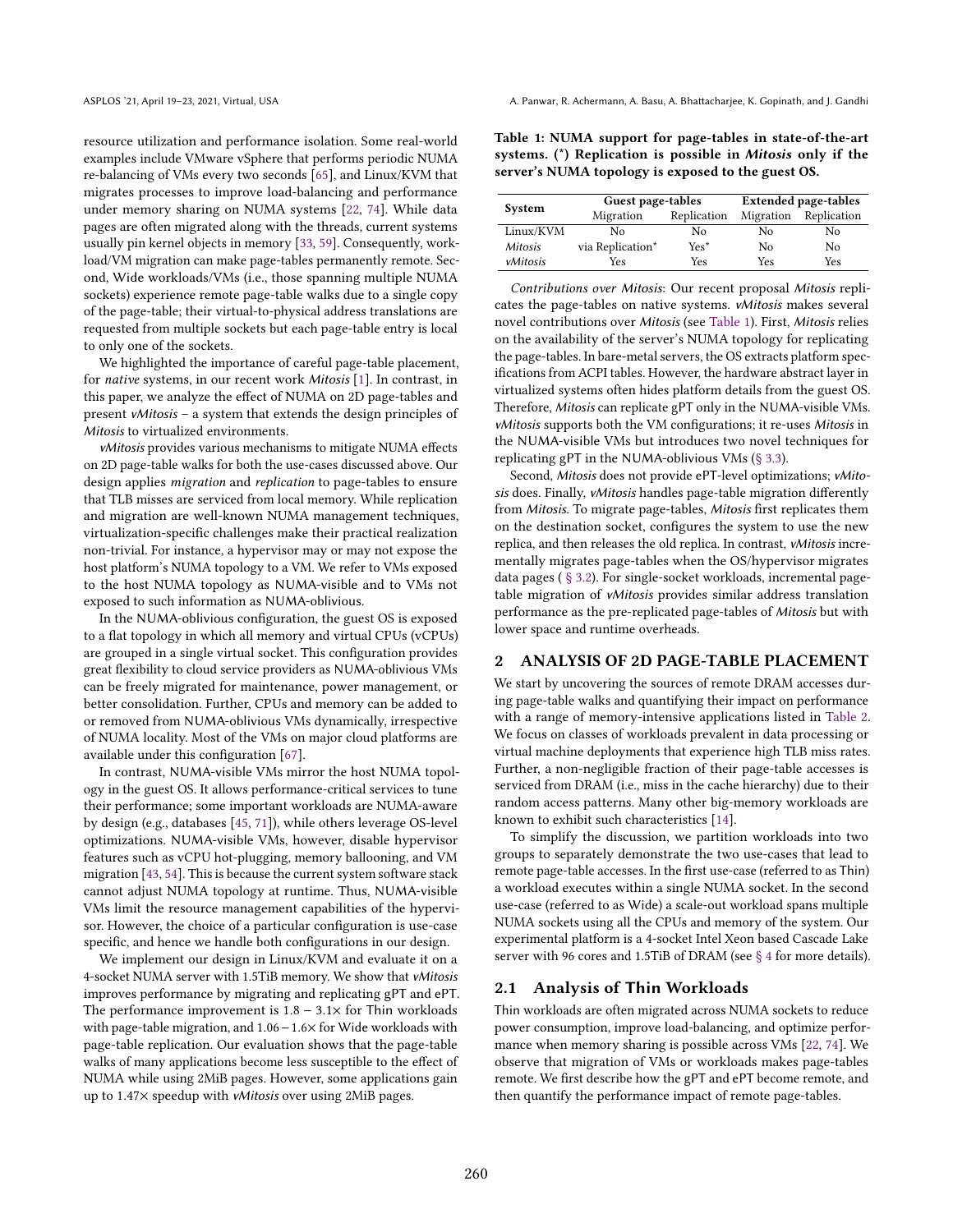Table 2: Detailed description of the workloads.

<span id="page-2-0"></span>

| Workload       | Description                                             |
|----------------|---------------------------------------------------------|
| Memcached      | A multi-threaded in-memory key-value store [50]         |
| Wide           | 1280GB dataset, 4B keys, 24B queries 100% reads         |
| Thin           | 300GB dataset, 20GB slab, 9M queries                    |
| <b>XSBench</b> | Monte Carlo neutron transport compute kernel [73]       |
| Wide           | 1375GB input, g=2.8M, p=75M                             |
| Thin           | 330GB input, g=0.68M, p=15M                             |
| Canneal        | Simulates routing cost optimization in chip design [15] |
| Wide           | 380GB dataset, #1200M elements                          |
| Thin           | 64GB dataset, #240M elements                            |
| Graph500       | Generation, search and validation on large graphs [6]   |
| Wide           | 1280GB, scale=30, edge=52, 4 iterations                 |
| Redis          | Single-threaded in-memory key-value store [64]          |
| <b>Thin</b>    | 300GB dataset, 0.6B keys, 100% reads.                   |
| <b>GUPS</b>    | Measures the rate of random in-memory updates [38]      |
| Thin           | 1 thread, 64 GB input, 1B updates.                      |
| <b>BTree</b>   | Measures index lookup performance [77]                  |
| Thin           | 1 thread, 330GB input, 3.4B keys, 50M lookups.          |

Consider, for example, a case where the hypervisor migrates a VM from one NUMA socket to another. In this case, the hypervisor migrates the VM's memory to the new socket with NUMA-aware data migration. During such a migration, the hypervisor also migrates the gPT since gPT pages are like any other guest data pages to a hypervisor. However, hypervisors pin ePT pages in memory and thus the ePT becomes remote after VM migration.

Alternately, if a NUMA-visible guest OS migrates one of its workloads to another virtual NUMA socket, gPT accesses become remote. This happens because kernel data structures, including page-tables, are pinned in typical OS designs today. If ePT were populated by the hypervisor on a different NUMA socket prior to workload migration, then ePT also becomes remote post migration. In long-running cloud instances, it is therefore easy to observe that any combination of local/remote gPT and ePT can arise depending on how and when workloads are migrated.

It is important to highlight that ePT may become remote even without migration. ePT pages are allocated in response to virtualized page-faults that are referred to as ePT violations. A vCPU raises an ePT violation when a required translation is absent in the ePT. If fixing a virtualized page-fault requires an ePT page allocation, the hypervisor allocates the page from the local socket of the vCPU that raised the fault. However, ePT is shared across all vCPUs of a VM. Thus, it is possible that ePT pages are allocated on one NUMA socket by a guest workload, but the same translations are later re-used by other guest workloads running on other sockets.

We quantify the performance impact of remote page-tables with seven different configurations listed in [Figure 1b:](#page-2-1) the first character denotes if gPT is allocated from local (L) or one of the remote (R) sockets while the second character denotes the same for ePT. For these experiments, we modify the guest OS (Linux) and the hypervisor (KVM) to control the placement of gPT and ePT on specific sockets. The workload threads and data pages are always co-located on the same NUMA socket. This allows us to measure the NUMA effects of page-table walks in isolation.

[Figure 1a](#page-2-1) shows the runtime, normalized to the best-case configuration LL in which all page-tables are local. Considering the first four bars for each application, we observe that when one of the levels of page-table (LR, RL) is allocated on a remote socket, the runtime of the application increases by 1.1−1.4×: the impact of remote gPT is almost the same as remote ePT. As expected, performance drop is higher when gPT and ePT are both remote (RR).

In the experiments so far, we ensured that the remote socket is idle. This enables remote page-table accesses to experience uncontended (optimistic) latency. In a real execution scenario, however, the remote socket may be executing other independent application(s). Memory accesses from other processes would thus interfere with remote accesses to page-tables under consideration. To measure the impact of contended remote access latency, we add interference by executing STREAM micro-benchmark [\[49\]](#page-15-17) on the remote socket. LRI, RLI, and RRI represent these configurations where ePT, gPT, or both experience contended remote accesses, respectively. As expected, the impact of remote page-table accesses is more pronounced under these configurations. In the worst case, remote page-tables can cause 1.8 - 3.1× slow down.

## 2.2 Analysis of Wide Workloads

A Wide workload uses resources from two or more NUMA sockets while sharing the same gPT and ePT. For these workloads, each translation entry is remote to all but one socket in the system, irrespective of where their page-table pages are placed. A single copy of the page-table therefore inevitably leads to remote pagetable accesses for Wide workloads.

However, unlike Thin workloads, regular data accesses of Wide workloads are interspersed with their page-table walks that makes it hard to isolate the impact of remote gPT/ePT accesses. Hence, we adopt a different methodology to estimate the severity of remote page-table walks for Wide workloads: we perform an offline 2D

<span id="page-2-1"></span>



(b) CPU, data, gPT and ePT placement.

Figure 1: Performance impact of misplaced gPT and ePT on Thin workloads (left) and details of the configurations (right). A, B represent two different sockets in the system (e.g.,  $A=0$ ,  $B=1$ ). "I" represents interference due to a different workload.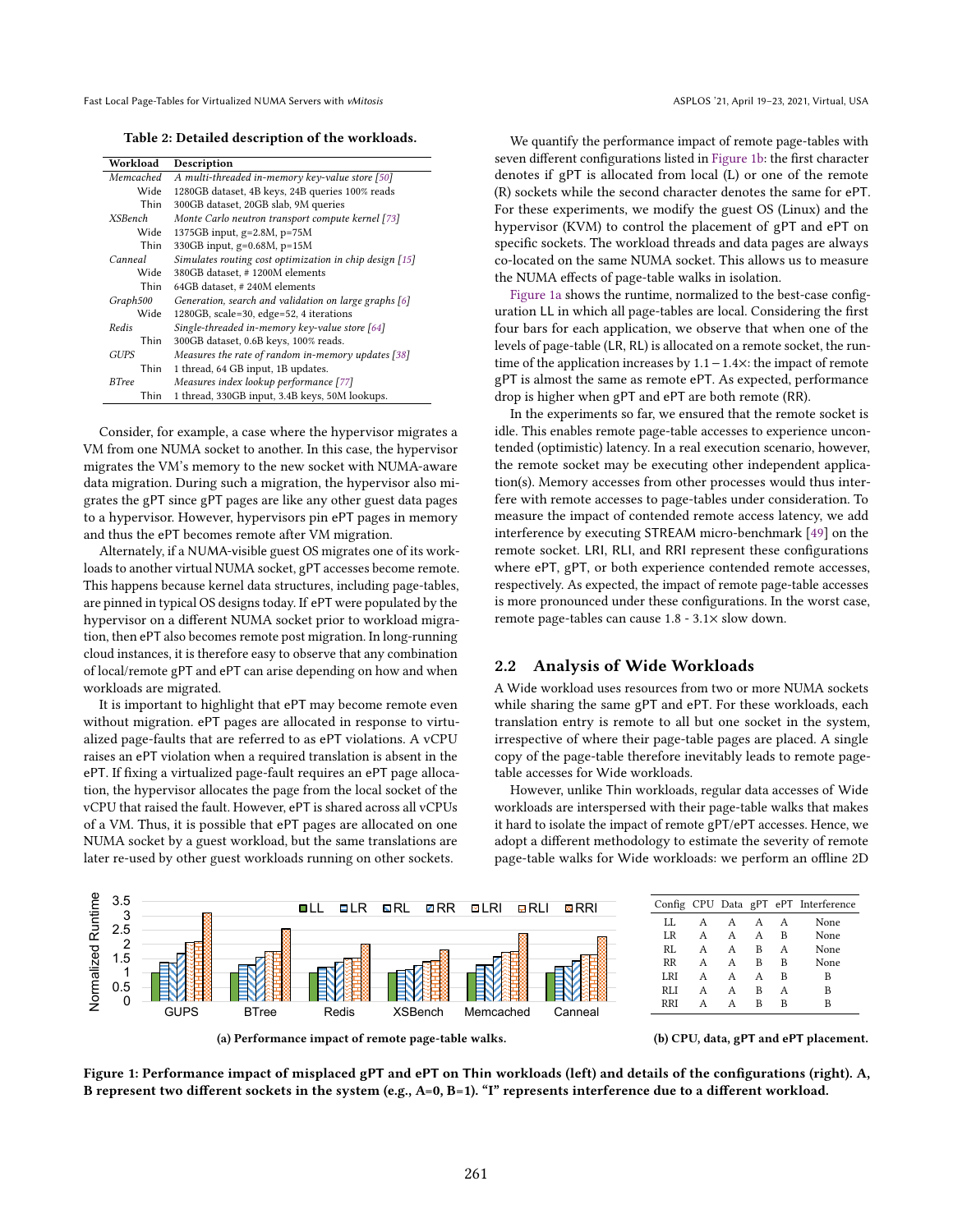ASPLOS '21, April 19-23, 2021, Virtual, USA A. Panwar, R. Achermann, A. Basu, A. Bhattacharjee, K. Gopinath, and J. Gandhi

<span id="page-3-0"></span>

Figure 2: Analysis of 2D page-table walk of Wide workloads on NUMA-visible and NUMA-oblivious VMs on a 4-socket machine. Bar for each socket (represented by the number) shows the fraction of 2D page-table walks that results in Local-Local, Local-Remote, Remote-Local or Remote-Remote leaf PTE access in gPT and ePT, when TLB misses are serviced for one of the threads running on that socket.

page-table walk analysis to investigate: (1) what fraction of virtualized page-table walks results in one or more remote DRAM accesses and (2) how different configurations of virtualization, i.e., NUMA-visible and NUMA-oblivious, impact page-table placement. We discuss the methodology and summarize the observations.

Our analysis focuses on the placement of leaf page-table entries (PTEs) since their access latency dominates address translation performance; higher-level PTEs are more amenable to caching by the hardware. We run the workloads to completion and dump the gPT and ePT during their execution periodically once every 5 minutes. We analyze these dumps offline with a software 2D pagetable walker. To estimate the local/remote access ratio of page-table walks, we perform address translation for each guest virtual address and record the NUMA socket on which the corresponding leaf PTEs from gPT and ePT are located. Depending on the placement of leaf PTEs, each 2D page-table walk is classified into one of the four groups: Local-Local, Local-Remote, Remote-Local and Remote-Remote. The first word denotes if the gPT leaf PTE is local or remote (for a particular socket), and the latter denotes the same for the ePT. We repeat this process on all NUMA sockets to estimate the ratio of local/remote DRAM accesses for 2D page-table walks.

[Figure 2a](#page-3-0) shows the classification of 2D page-table walks in the NUMA-visible configuration. Best translation performance is expected when most page-table walks fall into Local-Local group. However, we find that < 10% page-table walks resulted in local memory accesses for both gPT and ePT. Intuitively, this is not surprising. In a system with  $N$  NUMA sockets, each PTE (in either ePT or gPT) is local to only one and remote to the other  $N - 1$ sockets. Assuming a uniform distribution of PTEs, the probability of a 2D page-table walk resulting in local access in both levels is only  $1/N^2$ . Hence, on our 4-socket system, we expect only about  $1/4^2 \approx 6\%$  page-table walks to fall into the Local-Local group. In fact, for a thread running on any socket, out of the 16 possible combinations of leaf PTE placement in gPT and ePT, only one configuration is Local-Local, while nine are Remote-Remote, and three in each Local-Remote and Remote-Local. Thus, more than 50% 2D page-table walks result in two remote memory accesses (one for gPT and ePT each) while more than 35% result in one remote access due to either gPT or ePT, in expectation.

Note that there can be exceptions to these observations. For example, Canneal's memory footprint is only 380GB that is slightly

above the capacity of a single NUMA socket on our server (350GB). Further, it has a single-threaded memory allocation phase. Hence, almost all memory and page-tables were allocated from a single NUMA socket (i.e., Socket-3). In this case, more than 80% of the total 2D page-table walks are Local-Local for threads running on Socket-3 (25% of the total threads), while almost all page-table walks are Remote-Remote for the rest of the threads. This example also shows that the local (default) memory allocation policy can skew the placement of page-tables. Therefore, some threads may experience poorer locality than the others.

[Figure 2b](#page-3-0) shows the same analysis for NUMA-oblivious VMs. In this case, Local-Local page-table walks are almost non-existent. This is not surprising-the invisibility of NUMA topology in the guest OS leads to an arbitrary placement of gPT pages. Consequently, even for a small workload like Canneal, almost all page-table walks involve at least one remote DRAM access. Hence, NUMA-oblivious deployments experience higher address translation overheads.

Summary: In this section, we analyzed how remote page-table accesses originate, resulting in up to 3.1× runtime overhead for Thin workloads. Moreover, we showed that a significant fraction of page-table accesses is remote for Wide workloads that span multiple NUMA sockets.

## 3 DESIGN AND IMPLEMENTATION

Our goal is to ensure that memory accesses in 2D page-table walks get serviced from local memory. We achieve this goal by applying two well-known NUMA management techniques - migration and replication. vMitosis supports three virtual machine configurations: one NUMA-visible (referred to as NV) and two variants of NUMAoblivious VMs. We refer to the NUMA-oblivious variants as NO-P (para-virtualized) and NO-F (fully-virtualized). [Table 3](#page-4-1) provides a brief overview of vMitosis in the context of different configurations and the current state-of-the-art systems.

#### 3.1 vMitosis: Design Overview

Migration: We propose page-table migration for Thin workloads. vMitosis takes a two-fold approach to enable the migration of gPT and ePT. First, we co-locate page-tables with data pages. Second, we integrate page-table migration with the data page migration policies of the OS/hypervisor. These mechanisms can be enabled independently in each layer.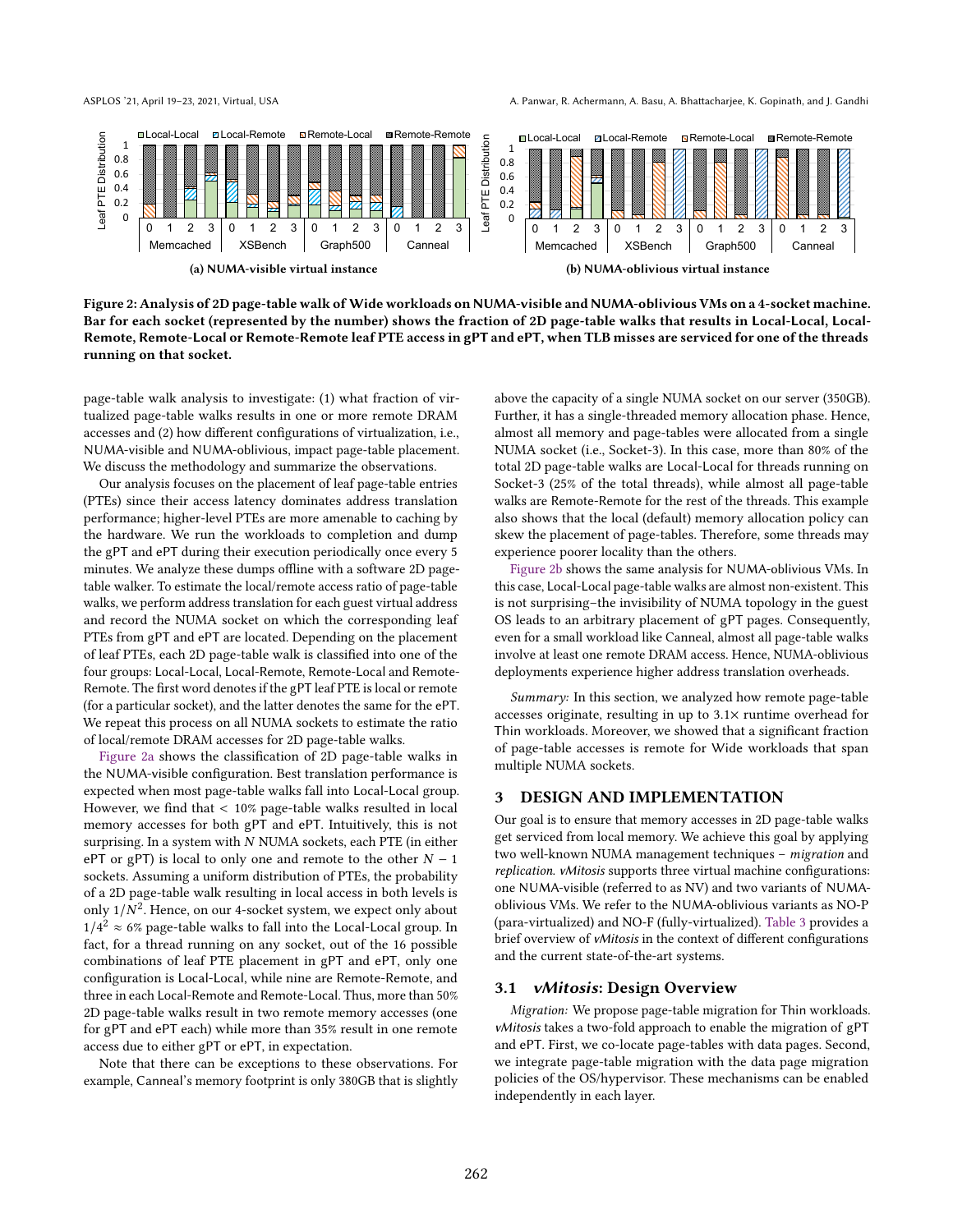|                  | Config.   | State-of-the-art                                    | vMitosis                                                          |  |  |
|------------------|-----------|-----------------------------------------------------|-------------------------------------------------------------------|--|--|
|                  | <b>NV</b> | gPT: replicate and delete old replica in guest [1]  | gPT: migrate incrementally with data migration in the guest OS    |  |  |
| Page-Table       |           | ePT: no migration                                   | ePT: allocated to be co-located with data pages in the hypervisor |  |  |
| <b>Migration</b> | $NO-P$    | gPT: migrates with data migration in the hypervisor | gPT: migrates with data migration in the hypervisor               |  |  |
|                  | $NO-F$    | ePT: no migration                                   | ePT: migrate incrementally with data migration in the hypervisor  |  |  |
|                  | <b>NV</b> | $gPT$ : replicate in the guest OS [1]               | gPT: replicate in the guest $OS[1]$                               |  |  |
|                  |           | ePT: no replication                                 | ePT: replicate in the hypervisor                                  |  |  |
| Page-Table       | $NO-P$    | gPT: no replication                                 | gPT: replicate in the guest with hypercalls                       |  |  |
| Replication      |           | ePT: no replication                                 | ePT: replicate in the hypervisor                                  |  |  |
|                  | $NO-F$    | gPT: no replication                                 | gPT: replicate in the guest OS with data migration in hypervisor  |  |  |
|                  |           | ePT: no replication                                 | ePT: replicate in the hypervisor                                  |  |  |

<span id="page-4-1"></span>Table 3: Migration and replication of 2D page-tables in vMitosis as compared to the state-of-the-art virtualized systems.

Replication: We propose page-table replication for Wide workloads and VMs. A hypervisor has direct access to the NUMA topology of the system. Therefore, ePT can be replicated by extending the Mitosis design [\[1\]](#page-14-6). For replicating gPT, the guest OS needs to: (1) know the number of NUMA sockets the VM is using, (2) allocate gPT replicas on different sockets, and (3) identify the scheduler mapping of vCPUs to NUMA sockets to load each vCPU with its local gPT replica. A NUMA-visible guest OS replicates gPT easily since NUMA topology is exposed to the guest OS. However, a NUMAoblivious guest OS requires additional techniques to fulfill these requirements. We propose two different techniques to handle this: the first technique is based on para-virtualization while the second technique is fully-virtualized. We discuss the trade-offs involved in these techniques in [ğ 3.3](#page-5-0)

## <span id="page-4-0"></span>3.2 vMitosis: Page-Table Migration

General design: We start by allocating page-tables from the local NUMA socket of the workload (similar to current systems) but additionally use a simple policy to determine when to migrate them. First, we maintain some metadata for each page-table page to decide whether it is placed well or needs to be migrated. Note that a page-table is a tree of physical address pointers wherein page-table entries (PTEs) in the internal levels point to the next-level pagetable pages while leaf PTEs point to the application data pages. For each page-table page, we maintain an array with an entry for each NUMA socket; each array element represents the number of valid PTEs that point to its NUMA socket.

Based on this metadata, we say that a page-table page is placed well if it is co-located with most of its children. While we proactively try to allocate page-tables close to data, the system software runtime can migrate workloads and data pages at runtime. To account for dynamic scheduling activities in the system, we track page-table placement by piggybacking on PTE updates that happen in the page migration path. Since current systems use sophisticated techniques to co-locate data and threads, PTE updates due to data page migration serve timely hints to vMitosis to trigger the migration of page-tables as soon as they become remote. We now discuss how gPT and ePT migration works under different modes of virtualization.

3.2.1 Page-Table Migration in NV Configuration. If a Thin workload is running in a NUMA-visible VM, the guest OS's NUMA-aware scheduler may move the workload from one socket to another. As

a result, both the gPT and the ePT may get misplaced and remain remote for the rest of the workload life cycle starting from the point of migration. For NUMA-visible VMs, we expect that the guest OS employs automatic NUMA balancing to co-locate the data and threads of its workloads. In this case, the guest OS will migrate data pages to the new socket but not the gPT.

We leverage the fact that leaf PTEs in gPT get updated when the guest OS migrates application data pages. vMitosis tracks these migrations and updates the counter values in the corresponding page-table pages. As soon as most of the PTEs in a leaf gPT page point to a remote socket, vMitosis notices the misplacement of the page and migrates it. Hence, incremental data migration in vMitosis automatically triggers the migration of leaf gPT pages first. Further, the migration of leaf gPT pages results in updated counter values for the internal (higher) level gPT pages that in turn triggers their migration. This way, page-table migration is automatically propagated from the leaf level to the root of the gPT tree.

ePT migration works similarly in the hypervisor. However, optimizing ePT placement requires an additional consideration. Note that a single vCPU may allocate the entire memory for its VM, e.g., when the VM boots with pre-allocated memory or a single guest thread initializes all the memory. Similar to current hypervisors, vMitosis allocates ePT pages on the local socket of the vCPU that requests memory. For a Wide VM, all ePT pages may therefore get consolidated on a single socket while data pages are distributed across multiple sockets. In these cases, the guest OS can migrate data pages at runtime to improve memory access locality. However, NUMA migrations of the guest OS may not be visible to the hypervisor. For example, a guest OS's data page migration does not trigger an ePT violation if the ePT entries of both the old and new data pages are already allocated. The invisibility of guest NUMA migrations can therefore lead to misplaced ePT. To handle such cases, we occasionally invoke automatic page-table migration to verify the co-location invariant and migrate misplaced ePT pages.

3.2.2 Page-Table Migration in NO-P and NO-F Configurations. Under NUMA-oblivious deployments, we expect the hypervisor to co-locate the threads and data pages of guest applications. Note that when the hypervisor migrates guest data pages, gPT is automatically migrated since a gPT page is like a regular VM data page for the hypervisor. Therefore, we do not need to consider a separate gPT migration mechanism for NUMA-oblivious VMs. However, ePT becomes remote if the hypervisor migrates guest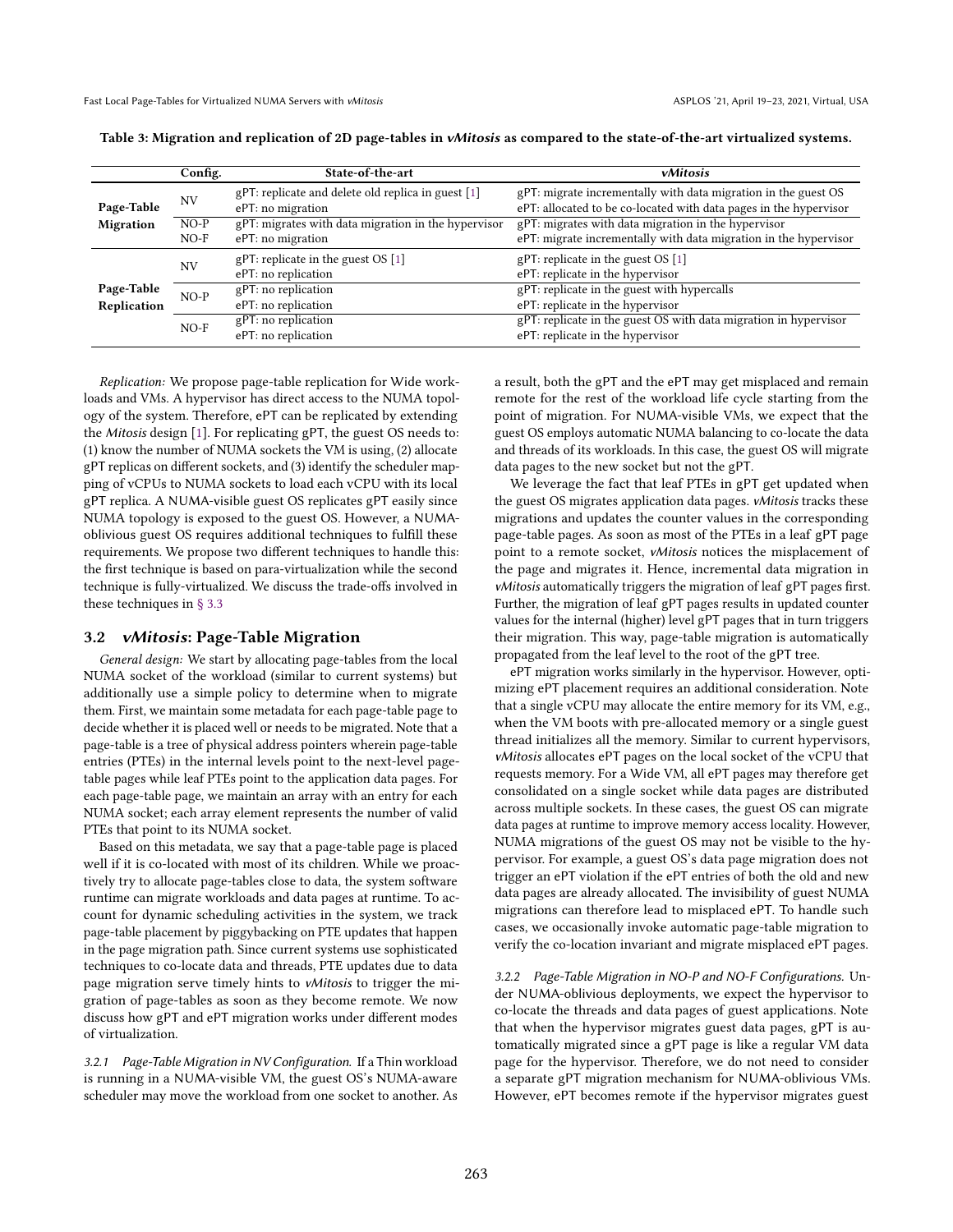applications or the entire VM. We use the same technique here as discussed above: migration of guest physical pages trigger ePT migration in vMitosis from the leaf level to the top of the ePT tree. This way vMitosis achieves local page walks for both ePT and gPT in all configurations.

3.2.3 Linux/KVM Implementation. We implement ePT and gPT migration in Linux/KVM as an extension to the pre-existing automatic NUMA balancing technique called AutoNUMA [\[21\]](#page-14-9). AutoNUMA periodically invalidates PTEs in a process's page-table to induce minor page faults. These faults act as a hint for the OS to assess whether a remote socket dominates memory accesses for a data page. In addition to allocating page-tables from the local socket during workload initialization, we rely on AutoNUMA-driven data page migration to drive the migration of page-tables.

In our implementation, we avoid interfering with regular pagetable updates by implementing page-table migration as another pass on top of AutoNUMA. To do so, we first wait for AutoNUMA to complete fixing the placement of data pages in a specific virtual address space range, and then scan the corresponding page-tables to update the counters and migrate the page-tables if necessary. This allows vMitosis to benefit from AutoNUMA's dynamic rate limiting heuristics that adjust the frequency of scanning based on the rate of data page migration. In the normal case where no pagetable migration is needed, we rarely scan page-tables causing no interference in the common case.

To ensure correctness while migrating a gPT page, we acquire a write lock on the per-process mmap\_sem semaphore. This is needed to avoid consistency issues in the presence of split pagetable locks in Linux where each page-table page can be locked independently by different threads [\[26\]](#page-14-10). We acquire and release the lock for each gPT page migration separately to avoid latency issues. However, we do not expect this to be a performance issue as page-table migration is an infrequent operation and migrating a page-table page takes only a few microseconds. In KVM, all ePT updates are already protected by a per-VM spin lock. Therefore, vMitosis does not require additional locking for ePT migration.

#### <span id="page-5-0"></span>3.3 vMitosis: Page-Table Replication

General design: We enable local address translation for Wide workloads by replicating their page-tables. We recently proposed page-table replication for native execution on NUMA machines in Mitosis. However, two levels of the page-tables and the hardware abstraction layer of the hypervisor make it non-trivial to extend Mitosis to virtualized environments. This subsection introduces our replication support in vMitosis which builds on the Mitosis design while highlighting the subtle differences and challenges involved in extending such a design.

We extend Mitosis to replicate ePT in both NUMA-visible and NUMA-oblivious configurations. In the NUMA-visible configuration, we also re-use Mitosis to replicate gPT. However, the gPT replication technique of Mitosis is insufficient for NUMA-oblivious VMs since the guest OS has no visibility into the NUMA topology. We propose two new techniques to replicate gPT for such VMs. The first technique replicates gPT via para-virtualization. In this approach, the guest OS relies on the hypervisor to identify NUMA

topology, vCPU to NUMA socket mapping, and allocate gPT replicas. The second technique is fully-virtualized wherein the guest OS replicates gPT by discovering the NUMA topology and vCPU scheduling information with a micro-benchmark. Additionally, it leverages the commonly-used "local" memory allocation policy of the hypervisor [\[72\]](#page-16-5) to allocate gPT replicas from different sockets.

3.3.1 ePT Replication. The design and implementation of ePT replication is common across all VM configurations. We introduce the following four components in the hypervisor for replicating ePT:

- (1) Allocating ePT replicas: We extend the ePT violation handler to allocate replicas on all NUMA sockets eagerly, i.e., each ePT page allocation is followed by the allocation of its replicas. To allocate ePT replicas from the desired sockets, we introduce a per-socket "page-cache" that reserves some pages on each socket and uses them to allocate ePT pages. When the free memory pool in a NUMA socket falls below a threshold, the page-cache reclaims memory from the socket by migrating some data pages to another socket or by swapping them out.
- (2) Ensuring translation coherence: The updates to ePT are managed solely by the hypervisor. ePT updates occur when a VM allocates a new data page or due to various hypervisor actions like page-sharing, live-migration, working set detection, etc. These updates are performed by the hypervisor on the ePT. We eagerly update all replicas when an ePT entry is modified, followed by a TLB flush to ensure translation coherence for the entire VM.
- (3) Assigning local ePT replica: Each virtual CPU (vCPU) of a VM is managed by the hypervisor as a user-level thread scheduled on any physical CPU (pCPU). When a vCPU is scheduled, we provide it with the local ePT replica to ensure that ePT pagetable walks are performed entirely within the local socket.
- (4) Preserving the semantics of access and dirty bits: ePT is referenced by the hardware on a TLB miss. Recent architectures have also introduced access and dirty bits on ePT [\[39\]](#page-15-18). The hardware page-table-walker sets these bits when a physical page is accessed or modified; the hypervisor is not involved in their updates. For these bits, ePT replicas may be inconsistent since a hardware page-table walker will set them only on its local replica. However, this inconsistency does not compromise correctness. Hypervisors use these bits in various contexts e.g., to decide whether a page needs to be flushed before it can be released. To ensure correctness, we OR the value of these bits on all replicas when the hypervisor queries them; the return value is the same as it would be if all replicas were always consistent. Similarly, if the hypervisor clears the access or dirty bits, we reset them on all the replicas.

With these four components, derived from the native Mitosis design and adapted to virtualized systems, we enable ePT replication for virtual machines. Next, we discuss how gPT is replicated under different virtualization scenarios.

3.3.2 gPT Replication in NV Configuration. This is the simplest case for replicating gPT since the physical topology is exposed to the guest OS. We modify the guest OS to reserve the page-cache, allocate gPT replicas on different sockets and program each thread's page-table base register with its local replica. We leverage the opensource version of Mitosis [\[61\]](#page-15-19) to replicate gPT in this configuration.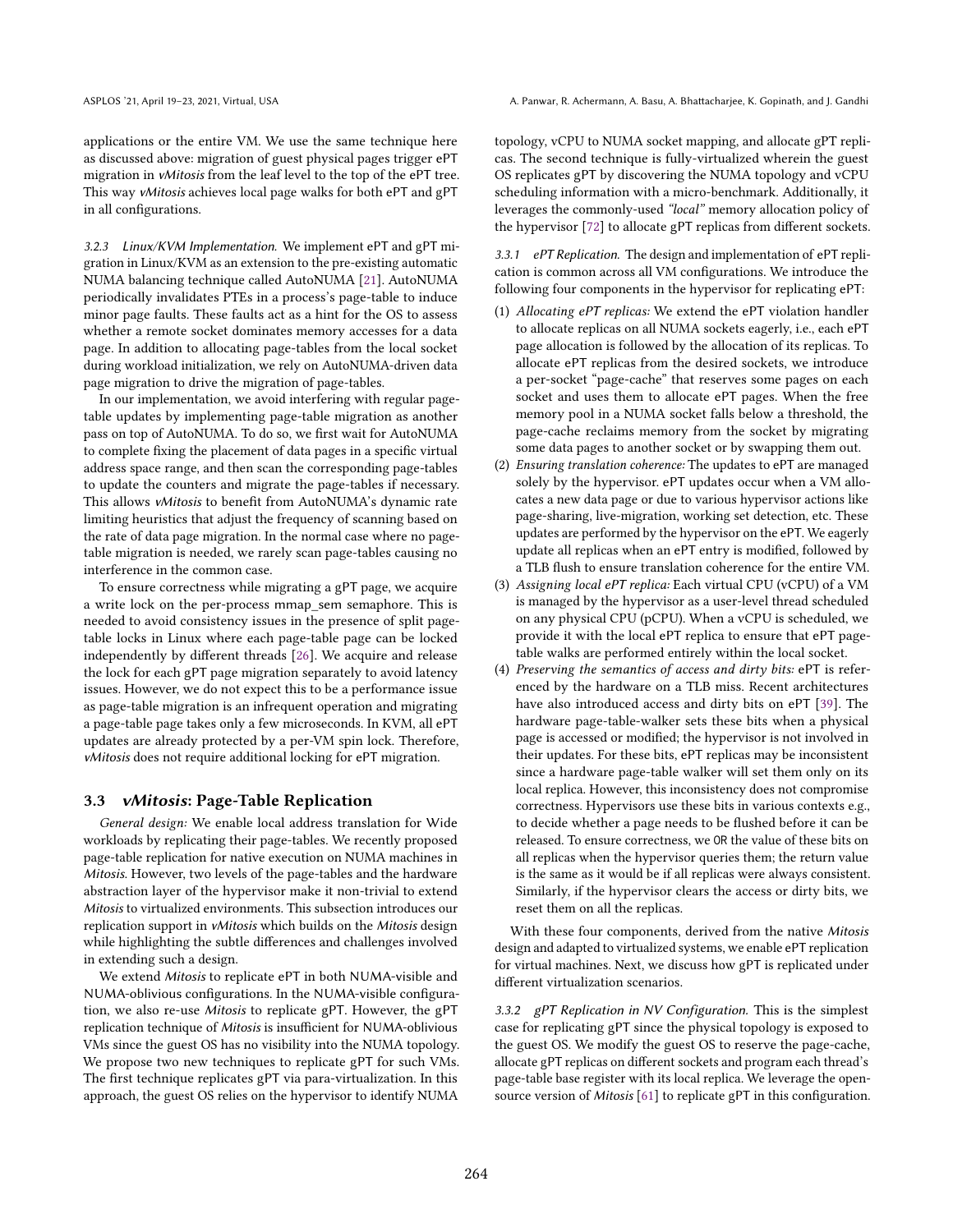3.3.3 gPT Replication in NO-P Configuration. In this configuration, the NUMA topology is not visible inside the VM. The guest OS requires two main pieces of information to replicate gPT: (1) how many sockets are being used by the VM and (2) how vCPUs are scheduled on these sockets. This information is required to identify how many replicas the guest OS should allocate and configure each vCPU with its local replica. We use para-virtualization to resolve both these challenges where the guest OS relies on explicit hypervisor support as discussed below:

- (1) Identifying socket IDs of vCPUs: The guest OS queries the physical socket ID from the hypervisor for all its vCPUs to determine how many replicas need to be allocated.
- (2) Allocating gPT page-caches on specific sockets: The guest OS populates a per-socket "page-cache" based on the number of sockets that the VM is currently using on the host. To ensure local allocation of each page-cache on the physical server, the guest OS requests the hypervisor to *pin* these page-cache pages onto their intended sockets.

This design allows the hypervisor to perform NUMA-aware scheduling and change the vCPU to pCPU mapping. To adapt to such scheduling changes, the guest OS queries the vCPU to socket ID mapping at regular intervals and updates the vCPU to gPT replica mapping as required.

3.3.4 gPT Replication in NO-F Configuration. The goal is to replicate gPT entirely within the guest OS without support from the hypervisor and para-virtualization. We achieve this by exploiting two common properties of NUMA systems: (1) two hardware threads from different sockets exhibit higher communication latency compared to threads within the same socket [\[17,](#page-14-11) [40\]](#page-15-20), and (2) OS/hypervisors commonly use local memory allocation policy wherein memory is preferably allocated from the same NUMA socket where the requesting application thread is running [\[72\]](#page-16-5).

We exploit the first property to construct virtual NUMA groups within the guest OS using a micro-benchmark that measures the pair-wise cache-line transfer latency between all vCPUs. Based on these measurements, vMitosis assigns vCPUs to virtual NUMA groups such that the communication latency is low between any two vCPUs in the same group and high for any two vCPUs from different groups.

For example, consider [Table 4](#page-6-0) that shows the cost of transferring a cache line between different vCPU pairs on our experimental platform. Given this cost metric, vMitosis forms four groups of vC-PUs (0,4,8), (1,5,9), (2,6,10), and (3,7,11) where each tuple represents a virtual NUMA group. These virtual groups have a one-to-one correspondence with our physical server topology, and hence, we identify the affinity groups of the vCPUs without relying on paravirtualization. In general, we find that the virtual NUMA groups constructed by our micro-benchmark always mirror the host topology, even under interference from other VMs and workloads.

We next leverage the hypervisor's local memory allocation policy to allocate gPT replicas from the local physical socket of each virtual NUMA group. For this, we select one vCPU from each group in the guest to allocate memory for its page-cache immediately upon boot. The vCPU allocates and accesses its page-cache to enforce page allocation in the hypervisor via ePT violations. From this point, each virtual NUMA group references its replica, and gPT replication

<span id="page-6-0"></span>Table 4: Time to transfer a cache line (in ns) between different vCPU pairs. The table is shown partially from the 192x192 matrix we profiled on our system.

|   |             |  |  | 0 1 2 3 4 5 6 7 8 9 10 11                                                    |     |                |     |       |
|---|-------------|--|--|------------------------------------------------------------------------------|-----|----------------|-----|-------|
|   | $0$   - 125 |  |  | 125 126 50 125 126 126 55 125 125 126                                        |     |                |     |       |
|   |             |  |  | $1 \vert -$ - 125 126 126 50 125 125 125 52 126                              |     |                |     | 125   |
|   |             |  |  | $2 \vert -$ - - 126 125 126 62 126 125 125 55 125                            |     |                |     |       |
|   |             |  |  | $3 \vert -$ - - - 125 125 126 50 125 126 125                                 |     |                |     | 55    |
|   |             |  |  | $4 \vert - - - - - - - 125 \vert 125 \vert 126 \vert 62 \vert 126 \vert 125$ |     |                |     | - 125 |
|   | $5 - -$     |  |  | - - - - - $125$ 126 125 55 125                                               |     |                |     | - 126 |
|   |             |  |  |                                                                              |     | 126 126 126 50 |     | 125   |
| 7 |             |  |  | والمتواصل والمتواطن والمتواطن والمتواطن                                      | 125 | 126            | 125 | 52    |
|   |             |  |  |                                                                              |     |                |     |       |

works as discussed before. When a gPT page is released, we add it back to its original page-cache pool.

In this approach, it is possible that a replica page could not be allocated locally e.g., due to unavailability of free memory on the local socket. For these cases, we expect the hypervisor's NUMAbalancing technique to migrate misplaced replica pages to their expected sockets. Note that different NUMA groups reference different copies of gPT replicas. Therefore, all accesses for each replica page originate from the same socket. It makes it easier for the hypervisor to identify which of the gPT replica pages are misplaced (if any) and migrate them. In our evaluation, we show that the overheads of misplaced gPT replicas are moderate even in the worst case (when all gPT accesses are remote) because most gPT accesses are already remote in existing systems.

Note that replicating gPT via NO-P or NO-F involves a tradeoff regarding the ease of deployment and performance guarantees. NO-P guarantees high performance by providing explicit hypervisor support to the guest OS for satisfying all the requirements of gPT replication. However, cross-layer communication makes NO-P harder to deploy. NO-F is easy to deploy but may lead to suboptimal performance in rare cases when non-local replicas get assigned to vCPUs. Our evaluation shows that NO-F and NO-P provide similar performance in the common case (see [ğ 4.2.2\)](#page-8-0).

3.3.5 Linux/KVM Implementation. KVM maintains a descriptor to store the attributes of each ePT page. We use the original ePT pages as the master copy and store references to the corresponding replicas within their descriptors. We then intercept writes to the master ePT and propagate them to all the replicas within the same acquisition of a per-VM spin lock to ensure eager consistency. If a vCPU is rescheduled to a different NUMA socket, we invalidate the old ePT for the vCPU and assign a new replica based on its new socket ID.

We replicate gPT using the open-source implementation of Mitosis in the NV configuration. We also use Mitosis as the core gPT replication engine for NO-P and NO-F configurations but augment it with two different guest modules. In NO-P, the guest module issues hypercalls to the hypervisor to determine the physical socket ID of all its vCPUs and allocate local gPT replica for each vCPU group. Under the NO-F configuration, the kernel module builds the necessary virtual NUMA groups with a micro-benchmark and allocates one replica page-cache for each group. These modules periodically update their vCPU to NUMA group mappings to adapt to hypervisor level scheduling changes.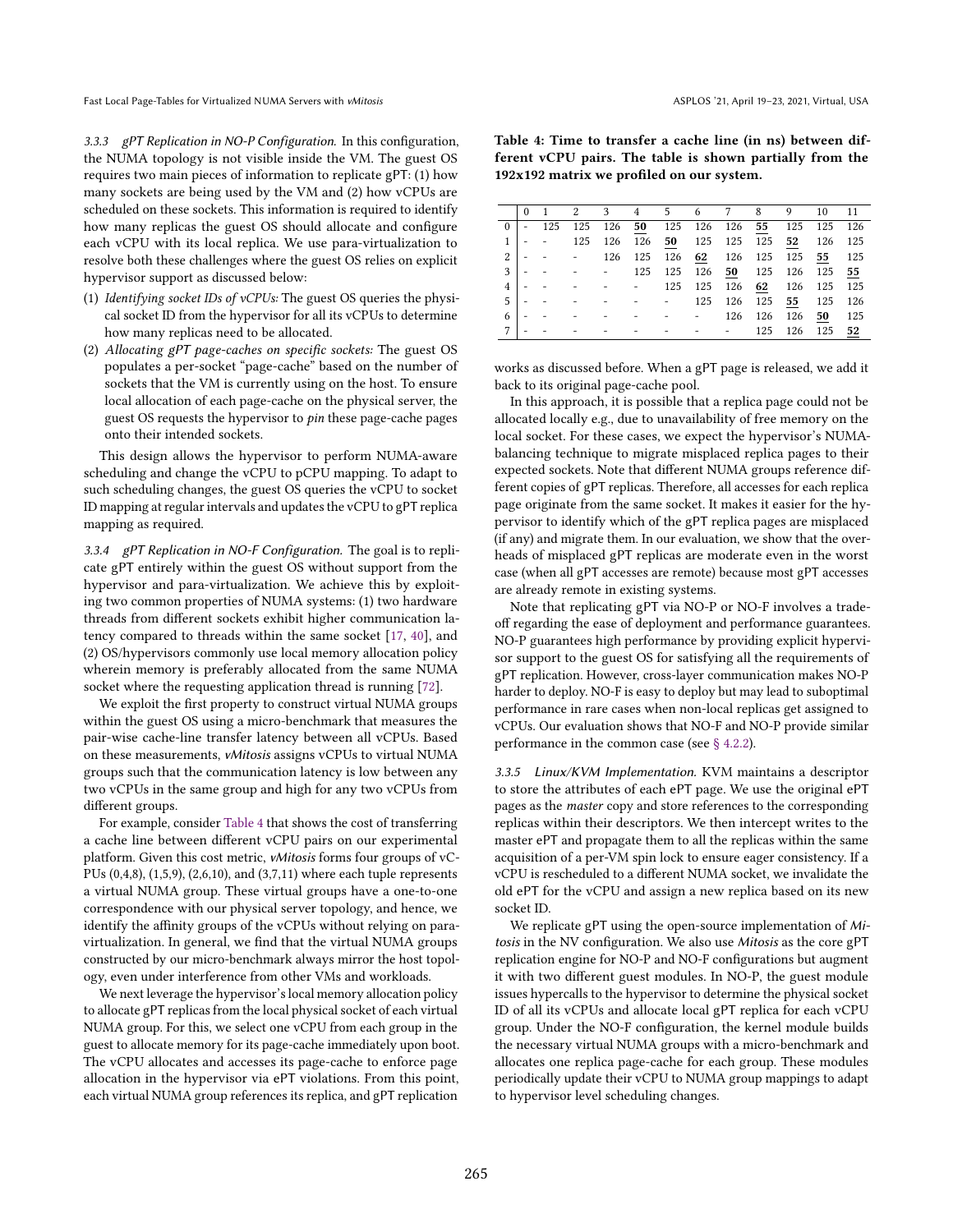## 3.4 Deploying vMitosis

vMitosis supports per-process/per-VM migration and replication of page-tables. Users can enable or disable page-table migration at runtime (enabled system-wide, by default), while replication requires explicit selection by the user.

It is important to highlight that that the choice of migration or replication depends on the classification of a workload as either Thin (migration) or Wide (replication). Our paper primarily focuses on "mechanisms" for various real-world scenarios. Hence, we used simple heuristics (e.g., number of requested CPUs and memory size) and user inputs (e.g., numactl) to classify VMs/processes as Thin or Wide. We leave investigating more sophisticated policies as future work, e.g., based on the cpuset allocation, hardware performance counters etc.

## <span id="page-7-0"></span>4 EVALUATION

We evaluate vMitosis on real hardware with a selection of memoryintensive workloads. We conduct page-table migration experiments for Thin [\(ğ 4.1\)](#page-7-1) and page-table replication experiments for Wide workloads [\(ğ 4.2\)](#page-8-1). We further explore the trade-offs between replication and migration [\(ğ 4.3\)](#page-9-0). In all cases, we exclude workload initialization time from performance measurements.

Evaluation platform: We conduct all measurements on an Intel 4x24x2 Xeon Gold 6252 (Cascade Lake) server with 1.5TiB DDR4 physical memory in total, divided equally among four NUMA sockets. The processor runs at a base frequency of 2.10 GHz with a per-socket 35.75MiB L3 cache. It contains a private two-level TLB per core with 64 and 32 L1 entries for 4KiB and 2MiB sized pages, and a unified L2 TLB with 1536 entries. We enable hyperthreading and disable turboboost.

Software configuration: We use Linux v4.17-vMitosis as both the host and the guest OS [\[61\]](#page-15-19), and KVM as the hypervisor. We pin vCPUs to pCPUs, use numactl to select the memory allocation policy, and selectively enable/disable automatic NUMA-balancing and transparent huge pages (THP) depending on the configuration being tested. When enabled, THP is used in both-the guest OS and the hypervisor.

ASPLOS '21, April 19-23, 2021, Virtual, USA A. Panwar, R. Achermann, A. Basu, A. Bhattacharjee, K. Gopinath, and J. Gandhi

Virtual machines: We configure two VMs using libvirt for the KVM hypervisor, each with 192 vCPUs and 1.4TiB of DRAM. NUMA-visible VM divides the DRAM and vCPUs into four virtual sockets with a one-to-one mapping between physical and virtual sockets. NUMA-oblivious VM exports the entire server as a single socket system.

## <span id="page-7-1"></span>4.1 Evaluation with Page-Table Migration

This subsection focuses on Thin workloads that fit into one NUMA socket. We show that *vMitosis* mitigates the effects of remote pagetable walks when the workload is migrated and scheduled on another NUMA socket.

Evaluation methodology: We select the NUMA-visible VM configuration to explore various page-table configurations for these experiments. In the NUMA-visible case, NUMA controls reside in the guest OS and the hypervisor maintains a 1:1 mapping between virtual to physical sockets. We focus on the worst-case situation that occurs when the guest OS migrates one of its workloads; in this case, gPT and ePT both become remote as discussed in [ğ 2.1.](#page-1-1)

We profile the execution for five configurations listed in the table at the top of [Figure 3.](#page-7-2) LL represents the best-case performance with local page-tables. RRI represents Linux/KVM where ePT and gPT are both remote after workload migration. We measure vMitosis in three configurations; RRI+e replicates only ePT, RRI+g replicates only gPT while RRI+M replicates both ePT and gPT. Additionally, we execute workloads with 4KiB and 2MiB pages.

Description of results: We show the benchmark results in [Figure 3.](#page-7-2) The base case (LL) has both the ePT and gPT on the local NUMA socket. With 4KiB pages, all workloads experience performance loss when either ePT or gPT is remote. The worst-case occurs when both are remote, resulting in a slowdown of 1.8 − 3.1×. For all six workloads, vMitosis eliminates the overhead of remote pagetable walks by migrating both levels of the page-tables (RRI+M), achieving the same performance as the best case. The effect of ePT or gPT migration is similar as RRI+e and RRI+g contribute roughly half to the overall speedup.

With THP enabled, the difference between the base case and the remote configurations is less visible due to fewer TLB misses

<span id="page-7-2"></span>

Figure 3: Workload performance with and without ePT and gPT migration. Bars are normalized to base case (LL). Absolute runtime for the base case in brackets. Numbers at the top show speedup with vMitosis over the worst-case setting (RRI).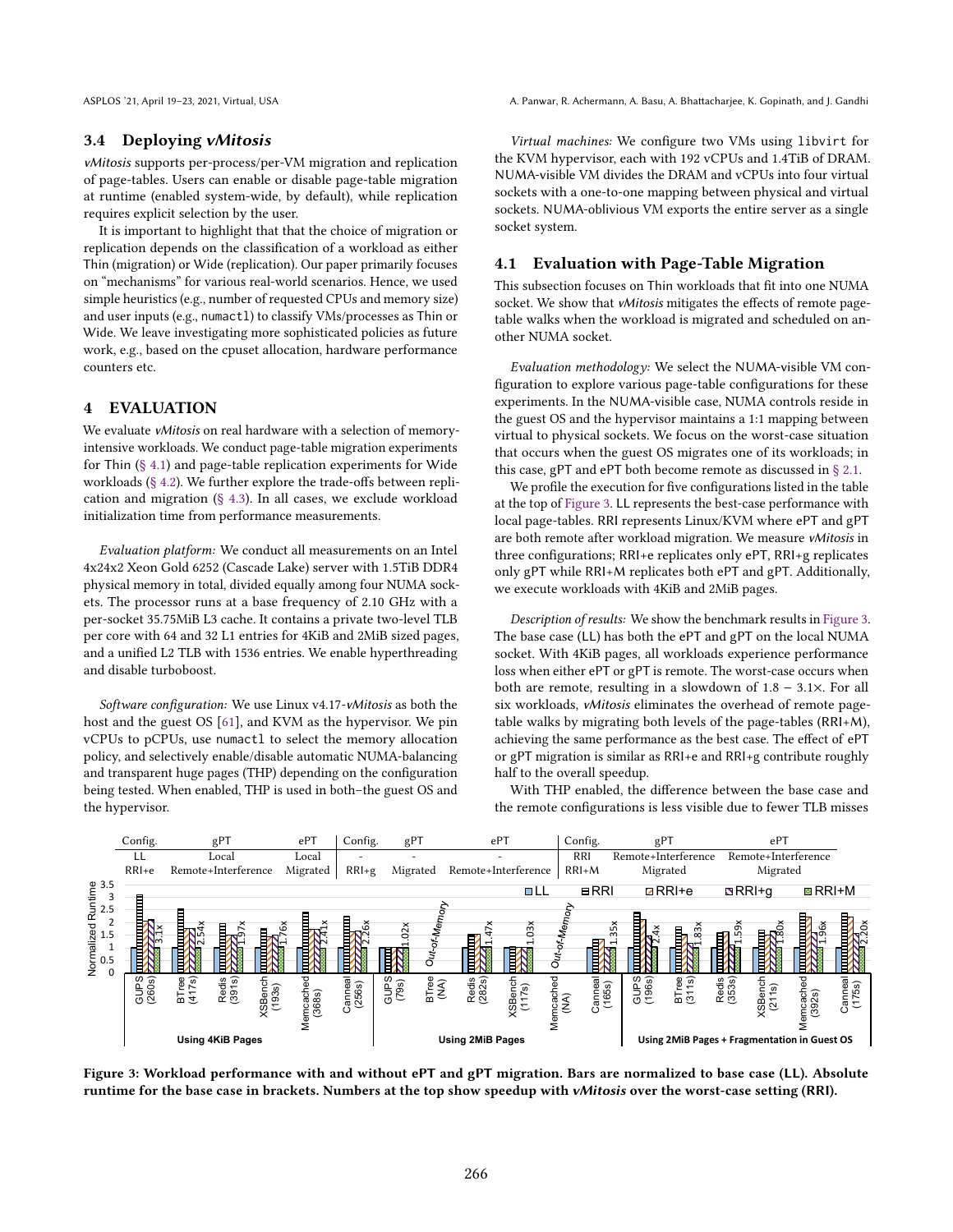<span id="page-8-2"></span>

Figure 4: NUMA-visible: Workload performance with and without vMitosis, normalized to the base case (F). Runtime (in seconds) for the base case are in brackets. Numbers at the top show speedup with vMitosis over the corresponding memory allocation policy of Linux/KVM.

with 2MiB pages. Therefore, vMitosis provides a relatively modest speedup, except for Redis and Canneal that gain 1.47× and 1.35× improvement. Memcached and BTree result in out-of-memory (OOM) due to the well-known internal fragmentation problem with 2MiB pages that leads to memory bloat (discussed in [ğ 5\)](#page-11-0).

We also measure performance with THP where the guest OS's physical memory is fragmented. Fragmentation is well-known to limit 2MiB page allocations, increasing TLB pressure. To fragment the guest OS's memory, we first warm up the page-cache by reading two large files into memory. The total size of these files exceeds memory capacity of the socket where applications execute. We then access random offsets within these files for 20 minutes. This process randomizes the guest OS's LRU-based page-reclamation lists. When the application allocates memory, the guest OS invokes its page replacement algorithm to evict inactive pages. Since we accessed files at random offsets, the eviction usually frees up non-contiguous blocks of memory, forcing the allocator to use 4KiB pages. However, background services for compacting memory and promoting 4KiB pages into 2MiB pages remain active.

With THP enabled and fragmented guest OS, vMitosis recovers the performance that was lost due to the lack of 2MiB page allocations, resulting in up to 2.4× speedup. Memcached and BTree were able to complete their execution in this case since fewer 2MiB pages were allocated due to fragmentation. Both these applications also observed significant performance gain with vMitosis. Note that host physical memory is not fragmented and ePT maps guest physical to host physical memory with 2MiB pages. Therefore, the speed up here is lower than when both layers use 4KiB pages.

Summary: vMitosis effectively mitigates the slowdown caused by remote page-table walks by integrating the migration of ePT and gPT with that of data pages. Overall, vMitosis provides up to 3.1× speedup without THP. With THP, we gain up to 2.4× and 1.47× speedup with and without fragmentation.

#### <span id="page-8-1"></span>4.2 Evaluation with Page-Table Replication

We evaluate the performance benefits of ePT and gPT replication in two settings: NUMA-visible and NUMA-oblivious.

4.2.1 Replication in a NUMA-Visible Scenario. We first measure the speedup due to gPT and ePT replication by giving guest OS access to the NUMA topology.

Evaluation methodology: We set up the guest OS to replicate gPT in our NUMA-visible VM and the hypervisor to replicate ePT. We execute Wide workloads (shown in [Table 2\)](#page-2-0) inside the VM. We use local memory allocation on the host to match guest memory mappings to the host's NUMA mappings, and pin each vCPU to a pCPU of the respective socket. We use different memory allocation policies in the guest and run each configuration with and without vMitosis. Moreover, we run each workload with and without THP.

The table on top of [Figure 4](#page-8-2) shows the configurations. F represents workload execution with first-touch (local) memory allocation in the guest OS while FA represents auto page migration enabled on top of first-touch memory allocation. Configuration I represents interleaved memory allocation wherein pages (including gPT and ePT pages) are allocated from all four sockets in round-robin. The vMitosis counterpart for each of these configurations is represented with the suffix +M. For example, configuration F+M represents replicated gPT and ePT combined with the first-touch allocation policy for data pages.

Description of results: [Figure 4a](#page-8-2) shows the relative runtime of workload execution under six configurations, normalized to the base case (F). We show the absolute runtime (in seconds) for the base case below the workload name. Replicating both gPT and ePT with *vMitosis* provides 1.06 − 1.6× speedup without any workload changes. Performance improvements due to vMitosis are generally higher in configurations with local memory allocation (i.e., F and FA)-this is because local allocation leads to skewed page-table walk traffic in Linux/KVM. Even with a balanced distribution of pagetables (configuration I), replicating page-tables via vMitosis provides more than 1.10× speedup for all workloads.

We run the same workloads with THP enabled and show the results in [Figure 4b.](#page-8-2) All workloads benefit from THP except Memcached that resulted in OOM. Further, we have found that replicating the ePT alone does not make much of a difference when THP is enabled. Except for Canneal, improvements due to vMitosis are negligible. Canneal gains 1.12× and 1.05× speedup in first-touch with NUMA balancing and interleaved policies, respectively.

<span id="page-8-0"></span>4.2.2 Replication in a NUMA-Oblivious Scenario. We next evaluate how vMitosis can improve performance when the NUMA topology is not exposed to the guest OS.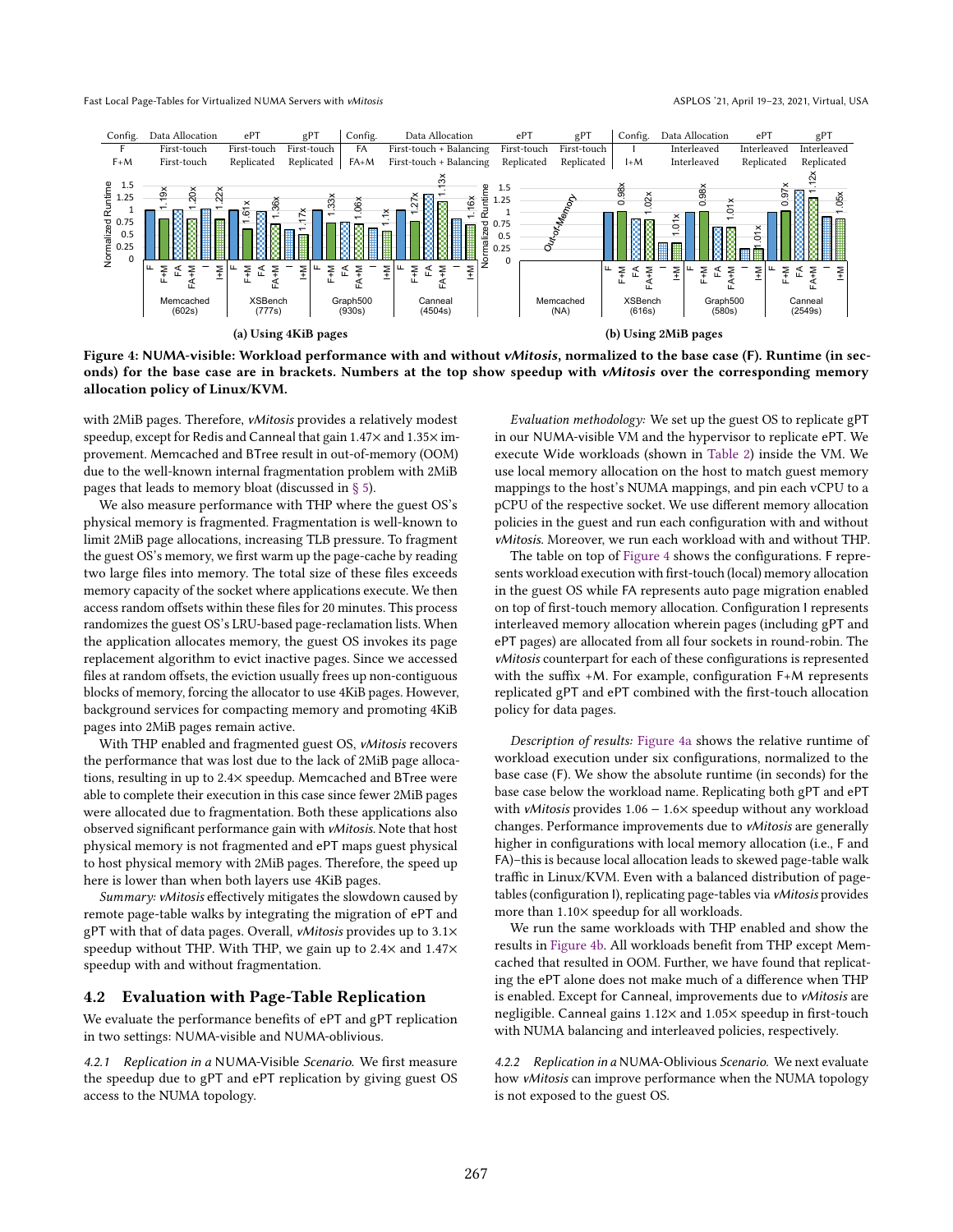<span id="page-9-1"></span>

Figure 5: NUMA-oblivious: Workload performance, normalized to the base case (OF). Runtime for the base case in brackets. Numbers at the top show speedup with vMitosis wherever significant.

Evaluation methodology: For these experiments, we use Wide workloads in three different configurations as listed in the table on top of [Figure 5](#page-9-1) using the first-touch allocation policy at the hypervisor and pinning vCPUs to pCPUs to ensure stable performance. These settings are consistent with standard virtualization practices [\[72\]](#page-16-5).

A NUMA-oblivious VM views the system as a single virtual socket. Therefore, only the local memory allocation policy is possible in the guest OS, unlike the NUMA-visible scenario. The base case (OF) represents vanilla Linux/KVM with first-touch memory allocation. We evaluate the two vMitosis variants against the baseline. Configurations OF+M(pv) and OF+M(fv) represent our para-virtualized and fully-virtualized solutions, respectively. We enable ePT replication in both the variants.

Description of results: Results are shown in [Figure 5,](#page-9-1) normalized to the base case (OF) with its runtime beneath the workload name. All configurations benefit from vMitosis: ePT and gPT replication provides performance improvements of 1.16 − 1.4× over the baseline using 4KiB pages. Enabling THP, we see similar performance characteristics for all configurations. Due to fewer TLB misses and reduced cache footprint of page-tables, we see a statistically insignificant speedup of up to 1% with vMitosis.

The performance of both *vMitosis* variants is roughly similar in all cases. This is an important result highlighting that our fullyvirtualized approach of replicating gPT entirely within the guest OS can deliver similar performance as the para-virtualization based approach. Hence, in common cases, a guest OS integrated with vMitosis can experience the same performance benefits of gPT replication as if they were replicated with explicit hypervisor support.

Impact of misplaced gPT replicas (4KiB pages): We notice that our fully-virtualized approach may fail to achieve the best-case performance in some cases. While a vMitosis enabled guest OS can always discover the NUMA mappings of its vCPU's, the placement of gPT replica pages depends on the state of the hypervisor. Therefore, if the hypervisor fails to allocate gPT replicas from a vCPU's local socket (e.g., if free memory is not available), vMitosis may assign non-local gPT pages to some vCPUs. While we expect these cases to be rare, we evaluate the worst-case overhead of non-local replicas in our fully-virtualized approach OF+M(fv).

ASPLOS '21, April 19-23, 2021, Virtual, USA A. Panwar, R. Achermann, A. Basu, A. Bhattacharjee, K. Gopinath, and J. Gandhi

For these experiments, we artificially create a situation that mimics misplaced gPT replicas by configuring each thread's pagetable base register  $cr3$  to point to one of the remote replicas. For example, we configure threads running on socket-0 to use socket-1's copy of the gPT and so on. This leads to 100% remote memory accesses for gPT. We then evaluate performance with and without replicating ePT.

Disabling ePT replication isolates the impact of misplaced gPT replicas. Our experiments showed a moderate 2%, 4%, and 5% slowdown over Linux/KVM for Graph500, XSBench, and Memcached, respectively. These results are in-line with our expectations: we do not expect high overheads since non-replicated page-tables in Linux/KVM already result in about 75% remote gPT accesses on a 4-socket system, on average. If ePT replication is enabled, vMitosis outperforms Linux/KVM even if all gPT replicas are misplaced. This is also expected since vMitosis reduces the overall number of remote page-walk accesses in this case  $-$  misplaced gPT adds 25% remote accesses but replicated ePT eliminates 75% remote accesses, on average.

Summary: We have shown that vMitosis improves application performance by replicating gPT and ePT in both NUMA-visible and NUMA-oblivious configurations. While 2MiB pages perform well even without replicated page-tables, they are susceptible to out-of-memory errors due to internal fragmentation.

## <span id="page-9-0"></span>4.3 Replication vs. Migration of Page-Tables

In [ğ 4.1,](#page-7-1) we profiled execution in a static setting by allocating data and page-tables on different sockets and later migrating page-tables close to data. However, scheduling policies of the OS/hypervisor have a dynamic effect on the placement of page-tables. In this subsection, we demonstrate a live migration example using Memcached as a representative workload. We demonstrate live migration in both the guest OS and the hypervisor, and compare the effect of page-table replication and migration in both these cases.

Evaluation methodology: For this evaluation, we select a Thin Memcached instance with a 30GiB dataset and execute it in both NUMA-oblivious and NUMA-visible configurations. We initialize the cache and start querying the key-value store while measuring the throughput over time. After about five minutes, we migrate Memcached from Socket-0 to Socket-1. At this point, all memory accesses become remote for a few minutes until NUMA balancing starts migrating data pages.

Description of results: We first consider the NUMA-visible case [\(Figure 6a\)](#page-10-0) and evaluate five configurations. Configurations RRI, RRI+e, RRI+g and RRIM+M are similar to the ones used in  $\S$  4.1. Ideal-Replication represents pre-replicated page-tables wherein page-table accesses are always local.

Initially, all five configurations operate at 35M operations per second, and then they experience a sharp drop in the throughput after Memcached gets migrated to another NUMA socket. In vanilla Linux/KVM (RRI) even after NUMA balancing has co-located the dataset of Memcached, the throughput is restored to only about 50% of its pre-migration level. When either ePT or gPT migration is enabled via vMitosis (RRI+e or RRI+g), we experience a similar pattern initially but reach 65% of the initial throughput in a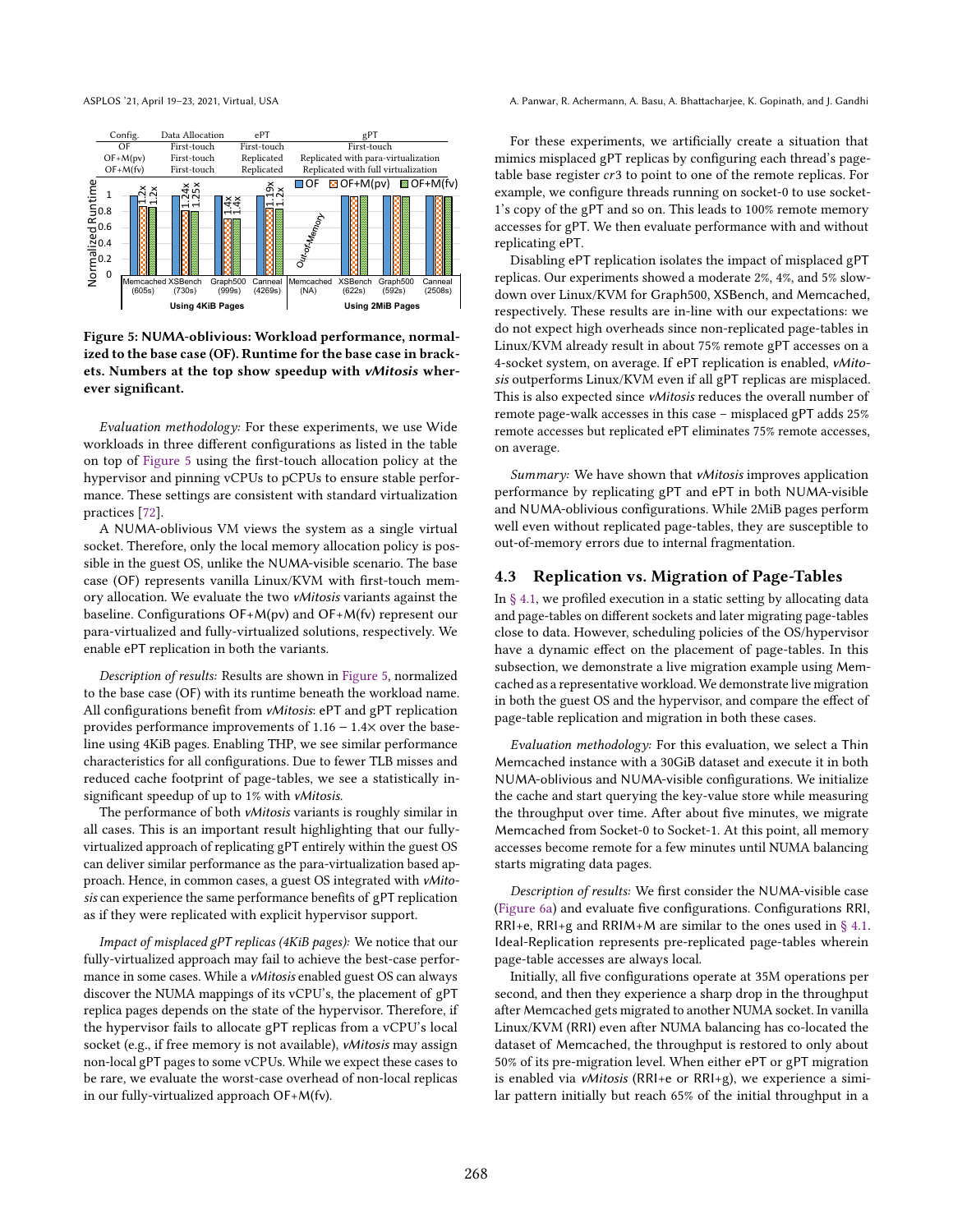<span id="page-10-0"></span>

Figure 6: Throughput of a Thin Memcached instance before, during and after migration. In the NUMA-visible case (a), the guest OS migrates Memcached. In the NUMA-oblivious case (b), the hypervisor migrates Memcached's VM.

few minutes. The best outcome is obtained with the migration of both ePT and gPT (RRI+M), where 100% of the throughput is regained. While the initial drop is less dramatic when using ideal pre-replicated page-tables, our page-table migration technique also quickly restores the throughput by migrating page-tables with data pages. In the long run, vMitosis achieves the same behavior as ideal page-table replication.

In the NUMA-oblivious case, the hypervisor-level NUMA balancing migrates guest data pages as well as the gPT when it migrates the VM. Hence, there are only three configurations in [Figure 6b.](#page-10-0) Configuration RI represents the baseline Linux/KVM system where ePT is remote after VM migration. We evaluate vMitosis in two configuration where RI+M represents vMitosis with ePT migration and Ideal-Replication represents pre-replicated ePT.

Since gPT is automatically migrated by the hypervisor, the loss in Memcached's throughput in Linux/KVM in [Figure 6b](#page-10-0) (RI) is lesser than the loss in the NUMA-visible case of [Figure 6a](#page-10-0) (RRI): RI experiences  $\approx 35\%$  drop (local gPT, remote ePT) compared to 50% of RRI (remote gPT, remote ePT). However, this is still a significant performance loss considering that VM migration has completed from the system point of view. vMitosis restores the full performance by migrating ePT (RI+M); this behavior is also close to an ideal ePT replication scenario.

#### 4.4 Memory and Runtime Overheads

We quantify the runtime overhead of our implementation with a micro-benchmark that invokes common memory management related system calls mmap, mprotect, and munmap  $-$  similar to the methodology discussed in Mitosis [\[1\]](#page-14-6). The micro-benchmark repeatedly invokes these system calls with different virtual memory region sizes. We measure throughput as the number of PTEs updated per second for each system call when invoked at 4KiB, 4MiB and 4GiB granularity on three system configurations: Linux/KVM, vMitosis with migration, and vMitosis with replication. In vMitosis configurations, replication or migration of ePT and gPT is enabled simultaneously. [Table 5](#page-10-1) shows our measurements. We make the following observations based on these results.

First, the exact overhead of replication depends on the specifics of a particular system call. For example, the cost of mmap and munmap system calls is dominated by the time taken to allocate and free pages, respectively. In contrast, mprotect only updates certain page-table bit, and therefore experiences significantly higher overhead due to replication. The overhead also depends on the size of the memory region. For smaller virtual memory area per system call, the overhead of context switching dominates that of updating page-table replicas. Hence, the overheads are low in the 4KiB case but more pronounced in the 4MiB and 4GiB cases.

Secondly, Linux/KVM and vMitosis (in its default migration mode) both maintain a single copy of the page-tables. Hence, their throughput is roughly similar in all cases. Thin workloads, therefore, do not experience runtime overhead in vMitosis before or after migration or when they are never migrated across sockets. This is an important benefit that justifies the value of integrating page-table migration with that of data pages. In contrast, replication-based page-table migration (as in Mitosis) involves expensive page-table updates. Furthermore, the overhead of replication increases linearly with the number of replicas.

Third, through separate profiling of these overheads for ePT and gPT, we observe that the cost of updating gPT replicas dominates the overall replication overheads. In general, ePT updates are infrequent - ePT is updated when memory pages are first allocated to a VM which is a one time operation in the common case. Furthermore, the cost of updating ePT is dominated by VM-exits. Hence, ePT replication contributes only a marginal overhead in [Table 5.](#page-10-1)

<span id="page-10-1"></span>Table 5: Throughput (measured as million PTEs updated per second) of different system calls when invoked with different virtual memory region sizes using 4KiB mappings. Numbers in parentheses represent throughput normalized to Linux/KVM.

| Syscall  | <b>Size</b> | Linux/KVM | vMitosis<br>(migration) | vMitosis<br>(replication) |  |
|----------|-------------|-----------|-------------------------|---------------------------|--|
|          | 4KiB        | 0.44      | $0.44(1.0\times)$       | $0.40(0.91\times)$        |  |
| mmap     | 4MiB        | 1.10      | $1.10(1.0\times)$       | $1.08(0.98\times)$        |  |
|          | 4GiB        | 1.11      | $1.10(1.0\times)$       | $1.08(0.98\times)$        |  |
|          | 4KiB        | 0.82      | $0.83(1.01\times)$      | $0.69(0.84\times)$        |  |
| mprotect | 4MiB        | 30.88     | 31.34 $(1.01\times)$    | 9.05(0.29x)               |  |
|          | 4GiB        | 31.82     | 31.81 $(1.0x)$          | $8.97(0.28\times)$        |  |
|          | 4KiB        | 0.34      | $0.34(1.0\times)$       | $0.30(0.88\times)$        |  |
| munmap   | 4MiB        | 6.40      | $6.60(1.03\times)$      | 4.92 $(0.75\times)$       |  |
|          | 4GiB        | 6.62      | $6.64(1.0\times)$       | $4.75(0.72\times)$        |  |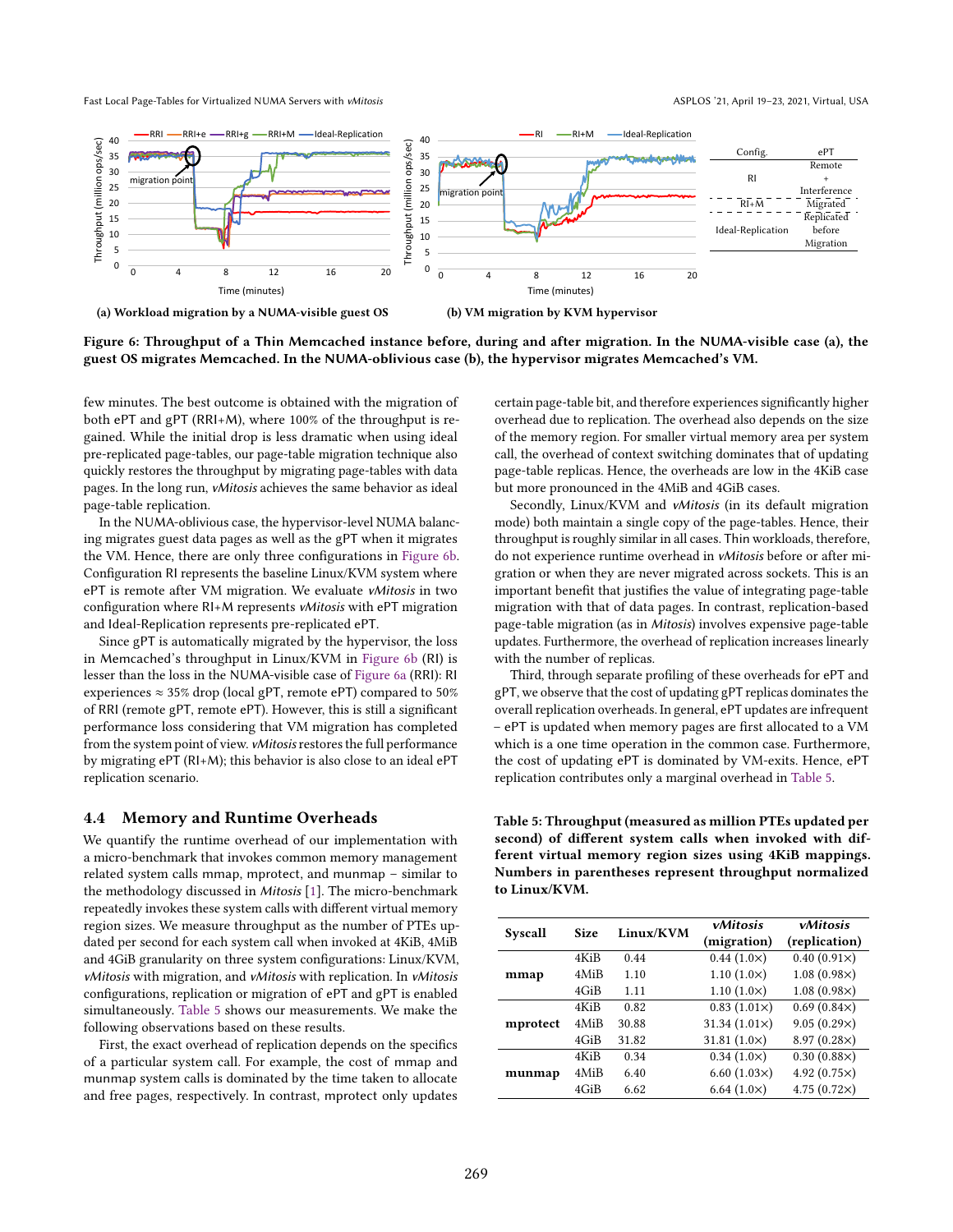<span id="page-11-1"></span>Table 6: Memory footprint of 2D page-tables for a 1.5TiB workload using 4KiB pages with different replication factors. Numbers in parentheses represent memory consumption of page-tables as a fraction of workload size.

| # replicas | ePT     | gPT  | <b>Total</b> |
|------------|---------|------|--------------|
|            | 3GB     | 3GB  | $6GB(0.4\%)$ |
| 2          | 6GB     | 6GB  | 12GB (0.8%)  |
|            | $12$ GB | 12GB | 24GB (1.6%)  |

Finally, [Table 6](#page-11-1) shows the space overhead of vMitosis with different replication factors for a representative 1.5TiB workload using 4KiB pages. For a typical densely populated address space, pagetables consume a small fraction of overall memory (i.e.,  $0.2\%$  – since a 4KiB page-table page maps 2MiB of address space). Therefore, each 2D page-table replica adds 0.4% memory overhead on virtualized systems, resulting in an overall 1.2% memory overhead on our four-socket system. With 2MiB large pages, the space overhead of 4-way replication reduces to 36MiB i.e., a negligible 0.003% of workload memory footprint. Overall, these space overheads are moderate compared to the performance benefits of vMitosis.

## 4.5 Summary of Results

We have shown that *vMitosis* fully mitigates the overheads of remote page-table walks providing 1.8 − 3.1× speedup for Thin workloads. It improves the performance of Wide workloads by 1.06 − 1.6× in the NUMA-visible case and by  $1.16 - 1.4 \times$  in the NUMA-oblivious case. We have also shown that vMitosis can restore the performance of the Memcached server to its initial state within a few minutes of VM/workload migration. In a few cases, vMitosis provides significant improvement over Linux THP.

## <span id="page-11-0"></span>5 DISCUSSION

## 5.1 Large Pages

Large pages can effectively reduce page-table walk overheads under ideal conditions, and hence our improvements over Linux THP are moderate. However, integration of large pages into existing systems has been extremely challenging [\[20,](#page-14-12) [23\]](#page-14-13). The difficulty arises due to some fundamental properties of large pages including but not limited to memory bloat due to internal fragmentation [\[27,](#page-14-14) [70\]](#page-15-21), unbalanced memory traffic on NUMA systems due to coarse granularity of data placement [\[32\]](#page-15-22), latency and OS jitter due to systems overhead involved in managing large pages [\[3,](#page-14-15) [37\]](#page-15-23), their negative impact on memory consolidation for VMs [\[34\]](#page-15-24), and having to deal with the inevitable external memory fragmentation problem in long-running systems [\[33\]](#page-15-3). Large page support on heterogeneous platforms adds further complexity in memory management [\[7,](#page-14-16) [8\]](#page-14-17). While researchers have tried to overcome these challenges [\[44,](#page-15-7) [55,](#page-15-25) [57,](#page-15-26) [59,](#page-15-5) [79\]](#page-16-6), the magnitude of the problem has forced many application developers to recommend against using THP [\[25,](#page-14-18) [53,](#page-15-27) [63\]](#page-15-28). Consequently, the need for large page alternatives is growing [\[5,](#page-14-19) [12,](#page-14-20) [35,](#page-15-29) [36,](#page-15-30) [42,](#page-15-31) [47,](#page-15-32) [48,](#page-15-33) [66,](#page-15-34) [68\]](#page-15-35). In this paper, we have only shown THP causing out-of-memory (OOM) error for Memcached and BTree due to memory bloat, and their below-par performance in a fragmented system. Readers are referred to well-documented literature on other THP-related problems (cited above).

However, we do not claim that large pages are useless as many important applications benefit from them. We only point out that their utility is use-case specific, and that vMitosis provide significant performance boost when large pages are unsuitable. Further, vMitosis is compatible with Linux THP and even improves performance when used in tandem.

## 5.2 Shadow Page-Tables

Under virtualization, address translation overheads can be reduced by replacing 2D page-tables with shadow page-tables. In shadow paging, hypervisor-managed shadow page-tables translate guest virtual addresses directly to host physical addresses [\[76\]](#page-16-7). This reduces the maximium number of memory references involved in an address translation to only four (similar to native systems), as compared to 24 with two-level paging. However, shadow page-tables must be kept consistent with guest page-tables; for this, a typical hypervisor write protects gPT pages and applies gPT modifications to its shadow page-tables. This process involves an expensive VM exit on every gPT update. Shadow page-tables, therefore, involve a complicated trade-off i.e., optimizing hardware page-table walks at the expense of high software memory management overheads.

Research has shown that TLB-intensive workloads that allocate memory once can benefit from shadow-paging [\[30\]](#page-15-6). vMitosis supports migration and replication of shadow page-tables in KVM. Our experiences with shadow page-tables have been mixed. In the best-case (when page-table updates are infrequent), shadow paging combined with migration and replication with vMitosis improves performance by up to 2× over 2D page-tables, at the expense of 2 − 6× higher initialization time. In the worst-case, shadow paging degraded performance by more than 5×. We also observed extreme overheads due to guest kernel's services that update page-tables (e.g., some of the workloads did not complete even in 24 hours when we enabled AutoNUMA in the guest OS). In general, shadow paging combined with the techniques of vMitosis could be useful for workloads that involve little kernel activities (e.g., HPC applications). The use of shadow paging in its current form does not seem fruitful, and consequently some hypervisors have abandoned it. However, techniques that exploit the best of shadow and extended paging have been explored in the literature [\[9,](#page-14-21) [30\]](#page-15-6); combined with *vMitosis*, such techniques could prove to be more powerful on heterogeneous memory systems.

## 6 RELATED WORK

Technique to improve NUMA systems performance and address translation optimizations have been explored extensively in the literature, albeit independently.

NUMA optimizations: OS-level NUMA optimizations have been proposed for decades [\[16,](#page-14-22) [75\]](#page-16-8). Applications with complex NUMA properties can directly leverage system calls to retain control over the placement of their threads and data [\[46\]](#page-15-36). Other applications can rely on built-in system heuristics that automatically drive NUMA optimizations [\[21,](#page-14-9) [28,](#page-14-23) [56\]](#page-15-37). While OS and library support thus far has focused only on user data pages, we have shown that the placement of important kernel structures such as page-tables is also crucial for performance.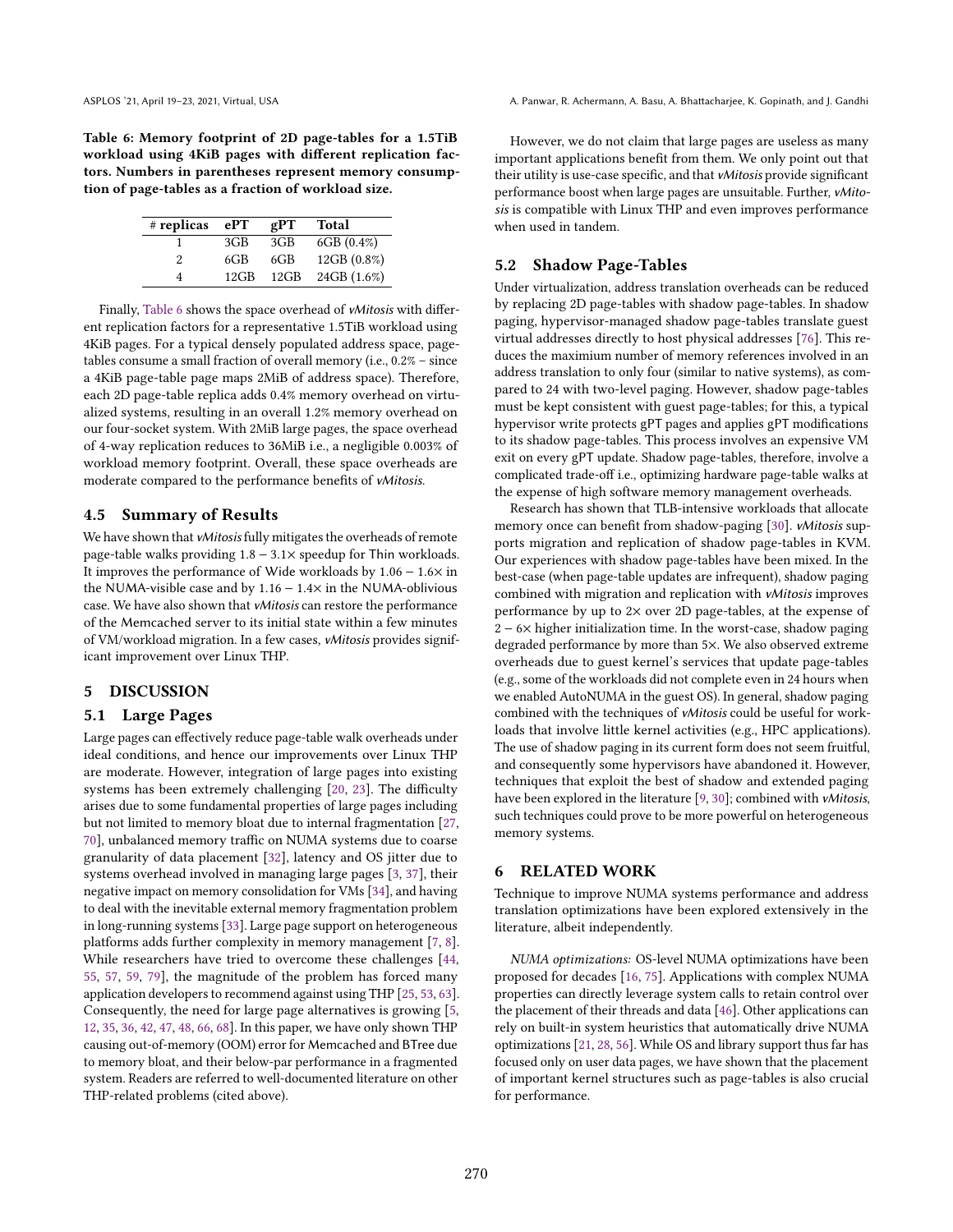Replication and migration are popular techniques that have been applied in various contexts [\[69\]](#page-15-38). Carrefour is a kernel design that transparently replicates and migrates application data on NUMA systems [\[24\]](#page-14-2). Shoal provides an abstraction to replicate, partition, and distribute arrays across NUMA domains. Carrefour-LP optimized large page performance on NUMA systems by judiciously allocating/demoting large pages [\[32\]](#page-15-22). RadixVM used replication to improve the scalability of the xv6 kernel [\[19\]](#page-14-24). Various locking techniques also employ replication for reducing cross-CPU traffic to achieve high scalability [\[18\]](#page-14-1). In contrast, we apply replication and migration to improve address translation performance. Our

Address translation optimizations: These include techniques aimed at minimizing TLB misses [\[14,](#page-14-4) [31,](#page-15-39) [35\]](#page-15-29), reducing page-table walk lengths [\[13\]](#page-14-25), or avoiding memory lookups on TLB misses [\[10\]](#page-14-26). Some of these techniques have been incorporated in commercial systems in various forms including large multi-level TLBs [\[51\]](#page-15-40), large pages [\[44,](#page-15-7) [55\]](#page-15-25), and hardware page-walk caches [\[11\]](#page-14-27). Prior research has shown that despite these optimizations, large scale systems are still susceptible to page-table walk latency [\[12,](#page-14-20) [44,](#page-15-7) [57\]](#page-15-26).

technique of discovering the server's NUMA topology is inspired by Smelt that derived efficient communication patterns on multi-core

platforms via online measurements [\[40\]](#page-15-20).

Some of the other techniques for reducing TLB miss overheads include contiguity-aware TLBs that increase translation coverage without increasing TLB or page size [\[13,](#page-14-25) [60\]](#page-15-41) and direct segments that try to eliminate TLB lookups for most memory accesses [\[12\]](#page-14-20). Various application specific and machine learning techniques have also been explored for accelerating address translation [\[4,](#page-14-3) [47\]](#page-15-32). Especially for virtualized systems, POM-TLBs were proposed to resolve TLB misses using a single memory lookup using an in-memory TLB structure [\[66\]](#page-15-34) while virtualized direct segments were used to translate guest virtual addresses directly to host physical addresses [\[29\]](#page-15-42). OS-level address translation optimizations have explored various policies to overcome the fundamental limitations of large pages [\[44,](#page-15-7) [55,](#page-15-25) [57,](#page-15-26) [59,](#page-15-5) [79\]](#page-16-6). Different from prior techniques, vMitosis explores heterogeneity on virtualized page-table walks. While prior techniques are effective, vMitosis can be used to further improve their efficiency on NUMA-like systems.

## 7 CONCLUSION

We highlight that the placement of kernel objects is becoming important in NUMA systems. Our detailed analysis on a real platform shows that remote DRAM accesses due to misplaced guest and extended page-tables cause up to 3.1× slowdown. We present vMitosis - a system design to explicitly manage 2D page-tables in different virtualized environments. vMitosis leverages well-known replication and migration techniques and effectively eliminates NUMA effects on 2D page-table walks.

#### ACKNOWLEDGMENTS

We thank our anonymous reviewers and our shepherd Ding Yuan for their thoughtful feedback. This work was partly done when Ashish Panwar and Reto Achermann were interns at VMware Research. Ashish Panwar is also supported by the Prime Minister's Fellowship Scheme for Doctoral Research, co-sponsored by CII, Government of India and Microsoft Research Lab India. Abhishek

Bhattacharjee is supported by NSF career award number 1916817. Arkaprava Basu's research is partially supported by Pratiksha Trust, Bangalore, and by a research grant from VMware.

## A ARTIFACT APPENDIX

## A.1 Abstract

Our artifact provides x86\_64 binaries of our modified Linux kernel v4.17 and KVM hypervisor, user-space control libraries (libnuma) and evaluated benchmarks with their input files where appropriate. We further provide source code of our Linux modifications, benchmarks, user-space libraries and scripts to compile the binaries.

The exact invocation arguments and measurement infrastructure is provided through bash and python scripts which allow reproducing the data and graphs in the paper on a four-socket Intel Cascade Lake (or similar) machine with 1.5TiB of main memory.

#### A.2 Artifact Check-List (Meta-information)

- Algorithm: Migration and replication of the Linux guest OS kernel and KVM extended page-tables.
- Programs: GUPS, BTree, XSBench, Graph500, Redis, Memcached, Canneal.
- Compilation: GCC version 7.4.0.
- Binary: Included for x86\_64. In addition, source code and scripts are provided to compile binaries.
- Data set: A netlist is required for Canneal which is automatically generated by the run scripts.
- Run-time environment: Provided by the supplied Linux kernel binaries for x86\_64 hardware, source code given. Scripts require sudo privileges.
- Hardware: We recommend a four-socket Intel Xeon Gold 6252 with 24 cores (48 threads) and 384GB memory per-socket (1.5TB total memory) to reproduce results reported in the paper. Other four-socket x86\_64 servers with similar memory and compute capability are expected to produce comparable results.
- Run-time state: Populated by the workloads themselves.
- Execution: Using bash-scripts on a Linux/KVM platform. Scripts to be executed on the host.
- Output: The artifact scripts produce the graphs for each figure used in the paper.
- Disk space required: 600GB including all datasets. 200GB without fragmentation related experiments.
- Time needed to prepare workflow: 2-3 hours.
- Time needed to complete experiments: 2 weeks excluding Canneal. 6-7 weeks including Canneal.
- Publicly available: Yes.
- Workflow framework used: None.
- Archived: Yes. DOI: 10.5281/zenodo.4321310

#### A.3 Description

A.3.1 Availability. All scripts are available in the GitHub repository https://github.[com/mitosis-project/vmitosis-asplos21-artifact.](https://github.com/mitosis-project/vmitosis-asplos21-artifact) All sources including Linux/KVM modifications, benchmarks and other utilities are included as public git submodules. The artifact with pre-compiled binaries is also available at [https://zenodo](https://zenodo.org/record/4321310).org/ [record/4321310.](https://zenodo.org/record/4321310)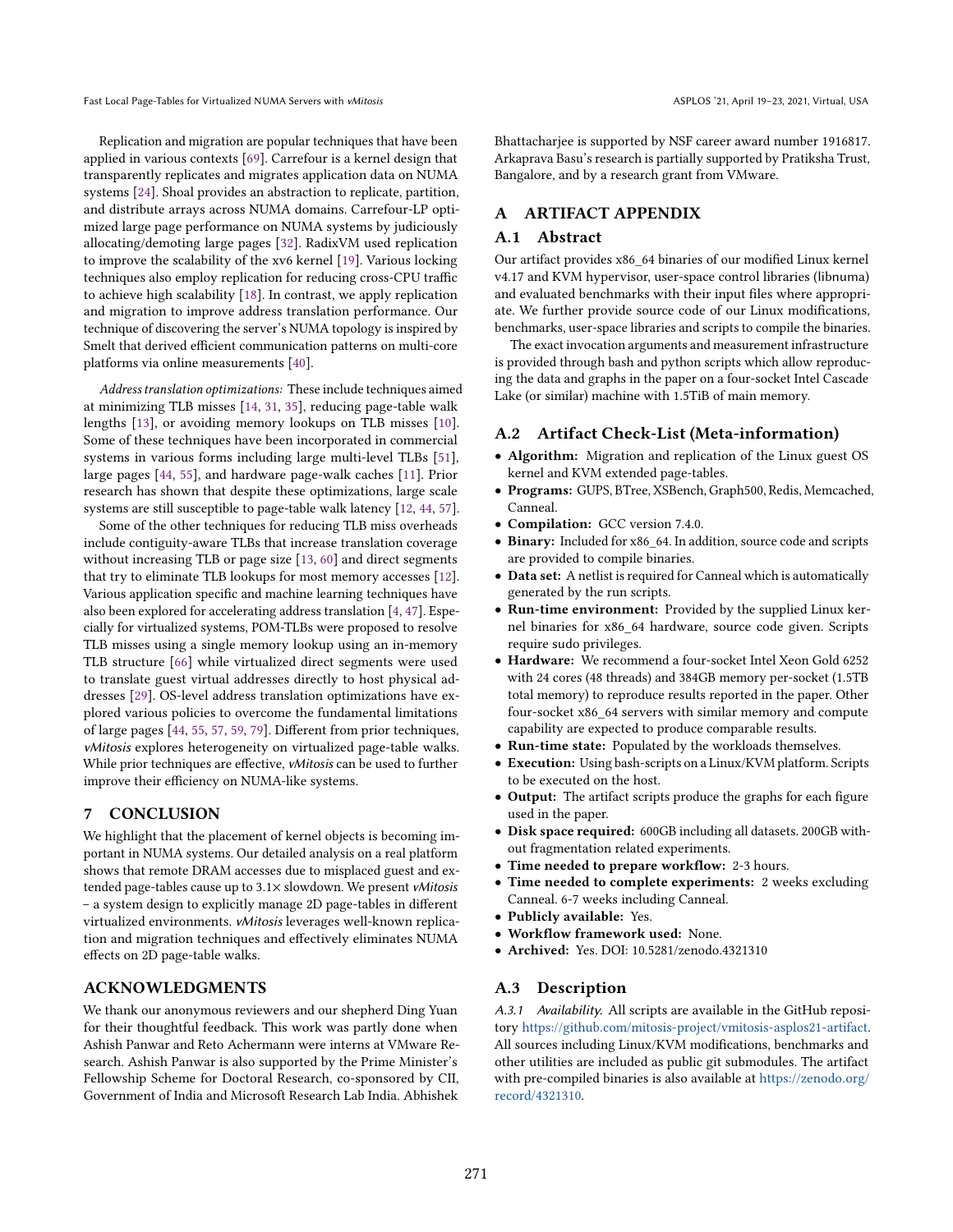A.3.2 Hardware Dependencies. We recommend a four-socket Intel Xeon Gold 6252 with 24 cores and 384GB memory per-socket to reproduce results reported in the paper. Other multi-socket x86\_64 servers with similar memory and compute capability should produce comparable results. Memory sizes are hardcoded in the binaries but they can be adjusted by modifying the workload source, if required.

A.3.3 Software Dependencies. The compilation environment and our provided binaries and scripts assume Ubuntu 18.04 LTS, which also uses the Linux Kernel v4.17. Similar Linux distributions are also expected to work. In addition to the packages shipped with Ubunty 18.04 LTS, additional packages need to be installed as follows:

```
$ sudo apt-get install build-essential flex \
       libncurses-dev bison libssl-dev \
       libelf-dev libnuma-dev python3 git \
        python3-pip python3-matplotlib \
        python3-numpy wget kernel-package \
        fakeroot ccache libncurses5-dev \
        pandoc libevent-dev libreadline-dev \
        python3-setuptools qemu-kvm virtinst \
        bridge-utils libvirt-bin virt-manager
```
A.3.4 Datasets. The datasets (required only for Canneal) are automatically generated when executing the run scripts. The scripts to generate them are present in ./datasets/.

## A.4 Installation

To install, either download the complete artifact from Zenodo (https://zenodo.[org/record/4321310\)](https://zenodo.org/record/4321310) (DOI 10.5281/zenodo.4321310), or clone the GitHub repository from [https://github](https://github.com/mitosis-project/vmitosis-asplos21-artifact).com/mitosis[project/vmitosis-asplos21-artifact.](https://github.com/mitosis-project/vmitosis-asplos21-artifact) The GitHub repository contains all the scripts required to run the artifact along with all pre-compiled binaries. All sources are included as public submodules in ./sources/. Pre-compiled binaries are placed in ./precompiled/.

A.4.1 Compiling Binaries. If you plan to use the pre-compiled binaries, you can skip this step. Otherwise use the following commands to compile binaries from the sources:

```
$ cd vmitosis-asplos21-artifact/
$ git submodule init
$ git submodule update
$ make
```
A.4.2 Deployment. If you are running everything on the test machine, you can skip this step. Alternatively, you can deploy the artifact from your local system to the target machine under test. To do so, set your target host-name and directory in ./scripts/configs.sh and deploy the artifact to the test machine as follows:

\$ ./scripts/deploy.sh

A.4.3 Installing vMitosis-Linux. On your test machine, compile and install the vmlinux binary from ./sources/vmitosis-linux/ and boot from it. Alternatively, use Debian packages provided in

ASPLOS '21, April 19-23, 2021, Virtual, USA A. Panwar, R. Achermann, A. Basu, A. Bhattacharjee, K. Gopinath, and J. Gandhi

./precompiled/ to install vMitosis-Linux headers and kernel image on your machine under test.

A.4.4 Installing and Configuring a Virtual Machine. Install a virtual machine using libvirt on your test machine. An example using command line installation is provided below (choose ssh-server when prompted for package installation). Once installed, run the second command to generate three VM configurations (i.e., NUMA-visible, NUMA-oblivious and Thin). The appropriate configuration will be loaded by run scripts themselves.

```
$ virt-install --name vmitosis --ram 4096 \
   --disk path=~/vmitosis.qcow2,size=50 \
   --vcpus 4 --os-type linux --os-variant \
   generic --network bridge=virbr0 \
   -graphics none -console pty, \
   target_type=serial --location `URL' \
  --extra-args `console=ttyS0,115200n8 serial'
```

```
$ ./scripts/gen_vmconfigs.py vmitosis
```
We recommend installing Ubuntu18.04 in the VM. To do so, replace URL with http://archive.ubuntu.[com/ubuntu/dists/bionic/]( http://archive.ubuntu.com/ubuntu/dists/bionic/main/installer-amd64/) [main/installer-amd64/]( http://archive.ubuntu.com/ubuntu/dists/bionic/main/installer-amd64/) in the installation command above. In addition, do the following:

- In ./scripts/configs.sh, edit user names (HOSTUSER, GUES-TUSER), IP addresses (HOSTADDR, GUESTADDR) and libvirt's ID of the VM image (VMIMAGE) as per your installation.
- Setup password-less authentication between guest and host. This can be done, for example, by adding the RSA key of the host user in \$HOME/.ssh/authorized\_keys in the guest and vice-versa.
- Set up guest Linux to auto-mount the artifact directory in the same path as the host using a network file system such as SSHFS (e.g., user's home directory).
- Grant sudo privileges to users in both host and guest; they should be able to execute sudo without entering password.
- Add your user name to libvirt group in the host.

If you face any issues (e.g., VM fails to boot) with configuration files generated by ./scripts/gen\_vmconfigs.py, create three VM configurations in ./vmconfigs/ manually  $-$  following detailed instructions provided in README.md on GitHub repository. Refer to ./vmconfigs/samples/ for XML configurations that were used in the paper.

# A.5 Experimental Workflow

We provide individual scripts for each figure in the paper, and a common script to launch all of them in one go. Once you have prepared the target machine, you can execute the workloads as described below.

Running experiments: We advise to run the experiments exclusively on a machine i.e., no other compute or memory-intensive application should be running concurrently. To run all experiments, individual figures or individual bars in the figures, execute: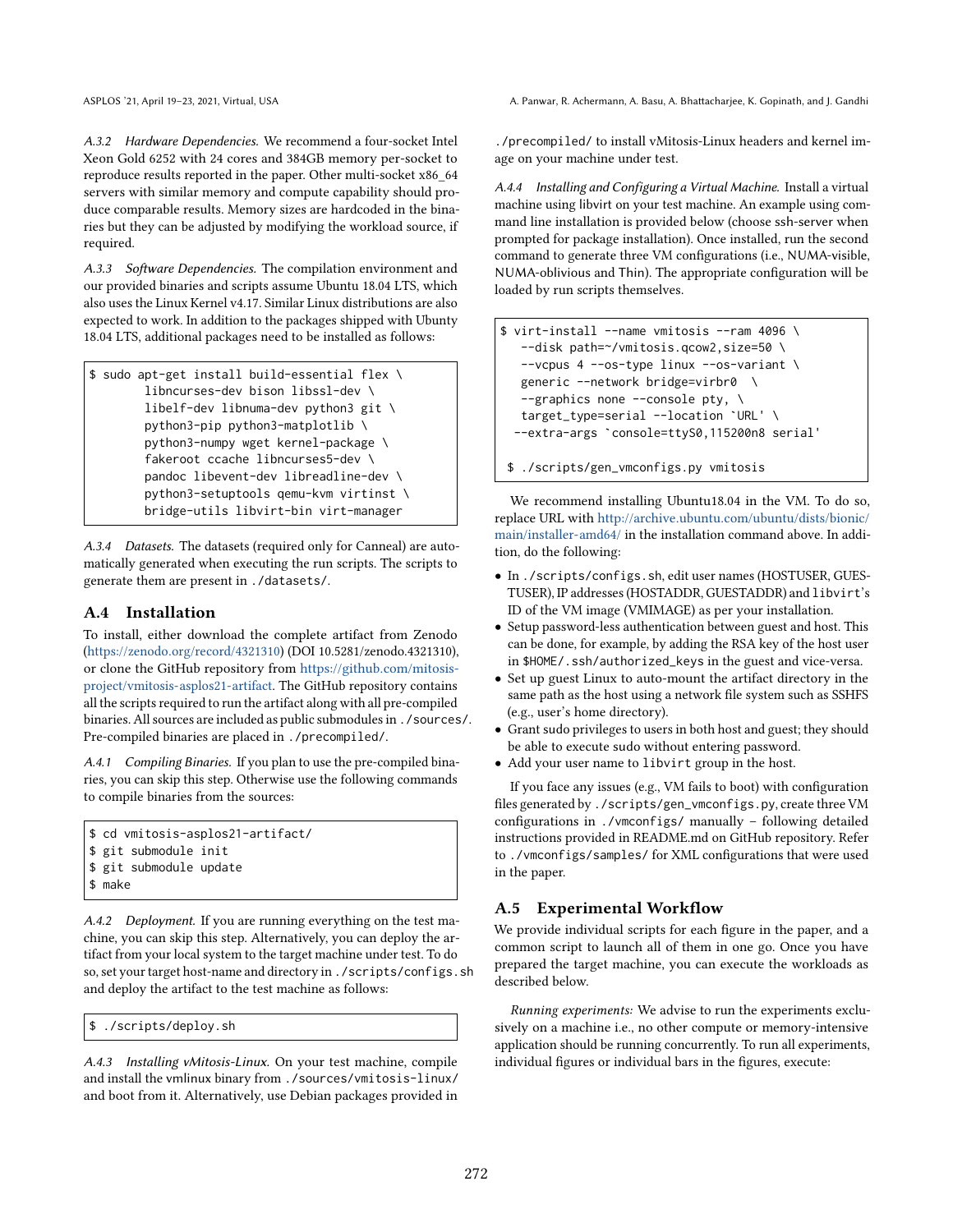\$ ./scripts/run\_all.sh OR \$ ./scripts/run\_figure-{1..6}.sh OR \$ ./scripts/run\_figure-{1..6}.sh BENCH CONFIG

Refer to individual scripts for the list of supported benchmarks and configurations. The output logs are redirected to ./evaluation/ measured/data/, in a sub-directory named after the benchmark. They can be processed into CSV files and PDF plots by executing:

```
$ ./scripts/compile_report.py --all
```
Processing 2D page-table dumps for Figure-2 takes some time (more than 20 minutes for each configuration). To avoid processing them while compiling the report, remove the --all argument. The final report will be generated in ./vmitosis-artifact-report/.

#### A.6 Evaluation and Expected Results

Once you've completed all or partial experiments, you can compare the outcomes with the expected results. The reference output logs that were used in the paper are located in the folder ./evaluation/reference/data/. They will also be processed into CSV files and PDF plots while compiling the report.

Collecting results: Copy the final report to your local machine. If you used the deploy script to copy this artifact to a different target machine, you can collect the report by executing:

\$ ./scripts/collect-results.sh

Finally, open ./vmitosis-artifact-report/vmitosis.html in your web browser to see the reference and measured plots sideby-side. Additionally, you can also check the CSV files of each figure (both reference and measured) in the report.

#### REFERENCES

- <span id="page-14-6"></span>[1] Reto Achermann, Ashish Panwar, Abhishek Bhattacharjee, Timothy Roscoe, and Jayneel Gandhi. 2020. Mitosis: Transparently Self-Replicating Page-Tables for Large-Memory Machines. In Proceedings of the Twenty-Fifth International Conference on Architectural Support for Programming Languages and Operating Systems (Lausanne, Switzerland, 2020) (ASPLOS '20). Lausanne, Switzerland, 283-300. https://doi.org/10.[1145/3373376](https://doi.org/10.1145/3373376.3378468).3378468
- <span id="page-14-0"></span>[2] Neha Agarwal and Thomas F. Wenisch. 2017. Thermostat: Application-Transparent Page Management for Two-Tiered Main Memory. In Proceedings of the Twenty-Second International Conference on Architectural Support for Programming Languages and Operating Systems (Xi'an, China) (ASPLOS '17). Xi'an, China, 631-644. https://doi.org/10.[1145/3037697](https://doi.org/10.1145/3037697.3037706).3037706
- <span id="page-14-15"></span>[3] Ibrar Ahmed. 2019. Settling the Myth of Transparent HugePages for Databases. Online https://www.percona.[com/blog/2019/03/06/settling-the](https://www.percona.com/blog/2019/03/06/settling-the-myth-of-transparent-hugepages-for-databases/)[myth-of-transparent-hugepages-for-databases/.](https://www.percona.com/blog/2019/03/06/settling-the-myth-of-transparent-hugepages-for-databases/)
- <span id="page-14-3"></span>[4] Hanna Alam, Tianhao Zhang, Mattan Erez, and Yoav Etsion. 2017. Do-It-Yourself Virtual Memory Translation. In Proceedings of the 44th Annual International Symposium on Computer Architecture (ISCA '17). Toronto, ON, Canada, 457-468. https://doi.org/10.[1145/3079856](https://doi.org/10.1145/3079856.3080209).3080209
- <span id="page-14-19"></span>[5] Chloe Alverti, Stratos Psomadakis, Vasileios Karakostas, Jayneel Gandhi, Konstantinos Nikas, Georgios I. Goumas, and Nectarios Koziris. 2020. Enhancing and Exploiting Contiguity for Fast Memory Virtualization. In 47th ACM/IEEE Annual International Symposium on Computer Architecture, ISCA 2020, Valencia, Spain, May 30 - June 3, 2020. 515-528. https://doi.org/10.[1109/ISCA45697](https://doi.org/10.1109/ISCA45697.2020.00050).2020.00050
- <span id="page-14-8"></span>[6] James Ang, Brian Barrett, Kyle Wheeler, and Richard Murphy. 2010. Introducing the Graph500. [https://graph500](https://graph500.org/).org/ [7] Rachata Ausavarungnirun, Joshua Landgraf, Vance Miller, Saugata Ghose, Jayneel
- <span id="page-14-16"></span>Gandhi, Christopher J. Rossbach, and Onur Mutlu. 2017. Mosaic: A GPU Memory Manager with Application-Transparent Support for Multiple Page Sizes.

In Proceedings of the 50th Annual IEEE/ACM International Symposium on Microarchitecture (MICRO-50 '17). Cambridge, Massachusetts, 136-150. [https:](https://doi.org/10.1145/3123939.3123975) //doi.org/10.[1145/3123939](https://doi.org/10.1145/3123939.3123975).3123975

- <span id="page-14-17"></span>[8] Rachata Ausavarungnirun, Vance Miller, Joshua Landgraf, Saugata Ghose, Jayneel Gandhi, Adwait Jog, Christopher J. Rossbach, and Onur Mutlu. 2018. MASK: Redesigning the GPU Memory Hierarchy to Support Multi-Application Concurrency. In Proceedings of the Twenty-Third International Conference on Architectural Support for Programming Languages and Operating Systems (ASPLOS '18). Williamsburg, VA, USA, 503-518. https://doi.org/10.[1145/3173162](https://doi.org/10.1145/3173162.3173169).3173169
- <span id="page-14-21"></span>[9] Chang S. Bae, John R. Lange, and Peter A. Dinda. 2011. Enhancing Virtualized Application Performance through Dynamic Adaptive Paging Mode Selection. In Proceedings of the 8th ACM International Conference on Autonomic Computing (ICAC '11). Karlsruhe, Germany, 255-264. https://doi.org/10.[1145/1998582](https://doi.org/10.1145/1998582.1998639).1998639
- <span id="page-14-26"></span>[10] Thomas W. Barr, Alan L. Cox, and Scott Rixner. 2010. Translation Caching: Skip, Don'T Walk (the Page Table). In Proceedings of the 37th Annual International Symposium on Computer Architecture (ISCA '10). Saint-Malo, France, 48-59. [https:](https://doi.org/10.1145/1815961.1815970) //doi.org/10.[1145/1815961](https://doi.org/10.1145/1815961.1815970).1815970
- <span id="page-14-27"></span>[11] Thomas W. Barr, Alan L. Cox, and Scott Rixner. 2011. SpecTLB: A mechanism for speculative address translation. In Proceedings of the 38th Annual International Symposium on Computer Architecture (ISCA '11). San Jose, CA, USA, 307-317. https://doi.org/10.[1145/2000064](https://doi.org/10.1145/2000064.2000101).2000101
- <span id="page-14-20"></span>[12] Arkaprava Basu, Jayneel Gandhi, Jichuan Chang, Mark D. Hill, and Michael M. Swift. 2013. Efficient Virtual Memory for Big Memory Servers. In Proceedings of the 40th Annual International Symposium on Computer Architecture (ISCA '13). Tel-Aviv, Israel, 237-248. https://doi.org/10.[1145/2485922](https://doi.org/10.1145/2485922.2485943).2485943
- <span id="page-14-25"></span>[13] Abhishek Bhattacharjee. 2013. Large-reach Memory Management Unit Caches. In Proceedings of the 46th Annual IEEE/ACM International Symposium on Microarchitecture (MICRO-46). Davis, California, 383-394. [https://doi](https://doi.org/10.1145/2540708.2540741).org/10.1145/ [2540708](https://doi.org/10.1145/2540708.2540741).2540741
- <span id="page-14-4"></span>[14] Abhishek Bhattacharjee. 2017. Translation-Triggered Prefetching. In Proceedings of the Twenty-Second International Conference on Architectural Support for Programming Languages and Operating Systems (ASPLOS '17). Xi'an, China, 63-76. https://doi.org/10.[1145/3037697](https://doi.org/10.1145/3037697.3037705).3037705
- <span id="page-14-7"></span>[15] Christian Bienia and Kai Li. 2009. PARSEC 2.0: A New Benchmark Suite for Chip-Multiprocessors. In Proceedings of the 5th Annual Workshop on Modeling, Benchmarking and Simulation.
- <span id="page-14-22"></span>[16] William J. Bolosky, Robert P. Fitzgerald, and Michael L. Scott. 1989. Simple but Effective Techniques for NUMA Memory Management. In Proceedings of the Twelfth ACM Symposium on Operating Systems Principles (SOSP '89). Litchfield Park, AZ, USA, 19-31. https://doi.org/10.[1145/74850](https://doi.org/10.1145/74850.74854).74854
- <span id="page-14-11"></span>[17] Irina Calciu, Dave Dice, Yossi Lev, Victor Luchangco, Virendra J. Marathe, and Nir Shavit. 2013. NUMA-Aware Reader-Writer Locks. In Proceedings of the 18th ACM SIGPLAN Symposium on Principles and Practice of Parallel Programming (Shenzhen, China) (PPoPP '13). Shenzhen, China, 157-166. [https:](https://doi.org/10.1145/2442516.2442532) //doi.org/10.[1145/2442516](https://doi.org/10.1145/2442516.2442532).2442532
- <span id="page-14-1"></span>[18] Irina Calciu, Siddhartha Sen, Mahesh Balakrishnan, and Marcos K. Aguilera. 2017. Black-box Concurrent Data Structures for NUMA Architectures. In Proceedings of the Twenty-Second International Conference on Architectural Support for Programming Languages and Operating Systems (ASPLOS '17). Xi'an, China, 207-221. https://doi.org/10.[1145/3037697](https://doi.org/10.1145/3037697.3037721).3037721
- <span id="page-14-24"></span>[19] Austin T. Clements, M. Frans Kaashoek, and Nickolai Zeldovich. 2013. RadixVM: Scalable Address Spaces for Multithreaded Applications. In Proceedings of the 8th ACM European Conference on Computer Systems (EuroSys '13). Prague, Czech Republic, 211-224. https://doi.org/10.[1145/2465351](https://doi.org/10.1145/2465351.2465373).2465373
- <span id="page-14-12"></span>[20] Jonathan Corbet. 2007. Large pages, large blocks, and large problems. Online https://lwn.[net/Articles/250335/.](https://lwn.net/Articles/250335/)
- <span id="page-14-9"></span>[21] Jonathan Corbet. 2012. AutoNUMA: the other approach to NUMA scheduling. https://lwn.[net/Articles/488709/.](https://lwn.net/Articles/488709/)
- <span id="page-14-5"></span>[22] Jonathan Corbet. 2014. NUMA scheduling progress. Online [https://lwn](https://lwn.net/Articles/568870/).net/ [Articles/568870/.](https://lwn.net/Articles/568870/)
- <span id="page-14-13"></span>[23] Jonathan Corbet. 2019. Transparent huge pages, NUMA locality, and performance regressions. Online https://lwn.[net/Articles/787434/.](https://lwn.net/Articles/787434/)
- <span id="page-14-2"></span>[24] Mohammad Dashti, Alexandra Fedorova, Justin Funston, Fabien Gaud, Renaud Lachaize, Baptiste Lepers, Vivien Quema, and Mark Roth. 2013. Traffic Management: A Holistic Approach to Memory Placement on NUMA Systems. In Proceedings of the Eighteenth International Conference on Architectural Support for Programming Languages and Operating Systems (ASPLOS '13). Houston, Texas, USA, 381-394. https://doi.org/10.[1145/2451116](https://doi.org/10.1145/2451116.2451157).2451157<br>[25] Advanced Micro Devices. 2012. Hadoop Perform
- <span id="page-14-18"></span>Hadoop Performance Tuning Guide. http://amd-dev.wpengine.netdna-cdn.[com/wordpress/media/2012/10/](http://amd-dev.wpengine.netdna-cdn.com/wordpress/media/2012/10/Hadoop_Tuning_Guide-Version5.pdf) [Hadoop\\_Tuning\\_Guide-Version5](http://amd-dev.wpengine.netdna-cdn.com/wordpress/media/2012/10/Hadoop_Tuning_Guide-Version5.pdf).pdf.
- <span id="page-14-10"></span>[26] Linux Kernel Documentation. 2020. Split page table lock. Online [https:](https://www.kernel.org/doc/html/latest/vm/split_page_table_lock.html) //www.kernel.[org/doc/html/latest/vm/split\\_page\\_table\\_lock](https://www.kernel.org/doc/html/latest/vm/split_page_table_lock.html).html.
- <span id="page-14-14"></span>[27] Nelson Elhage. 2010. Disable Transparent Hugepages. [https://blog](https://blog.nelhage.com/post/transparent-hugepages/).nelhage.com/ [post/transparent-hugepages/.](https://blog.nelhage.com/post/transparent-hugepages/)
- <span id="page-14-23"></span>[28] FreeBSD [n.d.]. FreeBSD - NUMA. [https://wiki](https://wiki.freebsd.org/NUMA).freebsd.org/NUMA.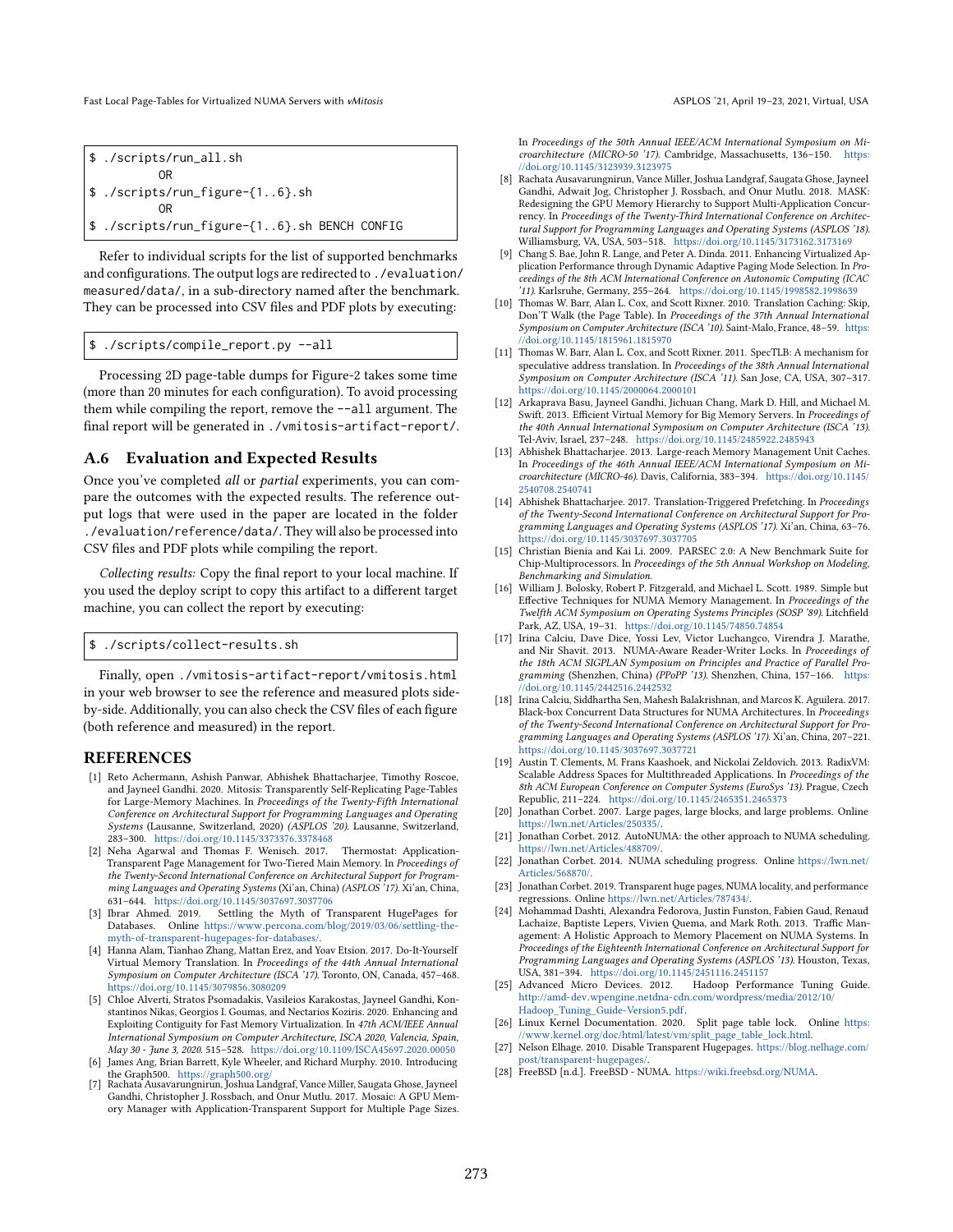- <span id="page-15-42"></span>[29] Jayneel Gandhi, Arkaprava Basu, Mark D. Hill, and Michael M. Swift. 2014. Efficient Memory Virtualization: Reducing Dimensionality of Nested Page Walks. In Proceedings of the 47th Annual IEEE/ACM International Symposium on Microarchitecture (MICRO-47). Cambridge, United Kingdom, 178-189. [https:](https://doi.org/10.1109/MICRO.2014.37) //doi.org/10.[1109/MICRO](https://doi.org/10.1109/MICRO.2014.37).2014.37
- <span id="page-15-6"></span>[30] Jayneel Gandhi, Mark D. Hill, and Michael M. Swift. 2016. Agile Paging: Exceeding the Best of Nested and Shadow Paging. In Proceedings of the 43rd International Symposium on Computer Architecture (ISCA '16). Seoul, Republic of Korea, 707-718. https://doi.org/10.[1109/ISCA](https://doi.org/10.1109/ISCA.2016.67).2016.67
- <span id="page-15-39"></span>[31] Jayneel Gandhi, Vasileios Karakostas, Furkan Ayar, Adrian Cristal, Mark Hill, Kathryn McKinley, Mario Nemirovsky, Michael Swift, and Osman Unsal. 2016. Range Translations for Fast Virtual Memory. IEEE Micro 36, 3 (05 2016). [https:](https://doi.org/10.1109/MM.2016.10) //doi.org/10.[1109/MM](https://doi.org/10.1109/MM.2016.10).2016.10
- <span id="page-15-22"></span>[32] Fabien Gaud, Baptiste Lepers, Jeremie Decouchant, Justin Funston, Alexandra Fedorova, and Vivien Quéma. 2014. Large Pages May Be Harmful on NUMA Systems. In Proceedings of the 2014 USENIX Conference on USENIX Annual Technical Conference (USENIX ATC'14). Philadelphia, PA, 231-242. [https:](https://www.usenix.org/node/183962) //www.usenix.[org/node/183962](https://www.usenix.org/node/183962)
- <span id="page-15-3"></span>[33] Mel Gorman and Patrick Healy. 2008. Supporting Superpage Allocation Without Additional Hardware Support. In Proceedings of the 7th International Symposium on Memory Management (ISMM '08). Tucson, AZ, USA, 41-50. [https://doi](https://doi.org/10.1145/1375634.1375641).org/ 10.[1145/1375634](https://doi.org/10.1145/1375634.1375641).1375641
- <span id="page-15-24"></span>[34] Fei Guo, Seongbeom Kim, Yury Baskakov, and Ishan Banerjee. 2015. Proactively Breaking Large Pages to Improve Memory Overcommitment Performance in VMware ESXi. In Proceedings of the 11th ACM SIGPLAN/SIGOPS International Conference on Virtual Execution Environments (VEE '15). Istanbul, Turkey, 39-51. https://doi.org/10.[1145/2731186](https://doi.org/10.1145/2731186.2731187).2731187
- <span id="page-15-29"></span>[35] Faruk Guvenilir and Yale N. Patt. 2020. Tailored Page Sizes. In Proceedings of the ACM/IEEE 47th Annual International Symposium on Computer Architecture. Virtual Event, 900-912. https://doi.org/10.[1109/ISCA45697](https://doi.org/10.1109/ISCA45697.2020.00078).2020.00078
- <span id="page-15-30"></span>[36] Swapnil Haria, Mark D. Hill, and Michael M. Swift. 2018. Devirtualizing Memory in Heterogeneous Systems. In Proceedings of the Twenty-Third International Conference on Architectural Support for Programming Languages and Operating Systems (ASPLOS '18). Williamsburg, VA, USA, 637-650. [https://doi](https://doi.org/10.1145/3173162.3173194).org/10.1145/ [3173162](https://doi.org/10.1145/3173162.3173194).3173194
- <span id="page-15-23"></span>[37] Todd Hoff. 2015. The Black Magic Of Systematically Reducing Linux OS Jitter. http://highscalability.[com/blog/2015/4/8/the-black-magic-of-systematically](http://highscalability.com/blog/2015/4/8/the-black-magic-of-systematically-reducing-linux-os-jitter.html)[reducing-linux-os-jitter](http://highscalability.com/blog/2015/4/8/the-black-magic-of-systematically-reducing-linux-os-jitter.html).html.
- <span id="page-15-16"></span>[38] HPCCHALLENGE. 2019. RandomAccess: GUPS (Giga Updates Per Second). https://icl.utk.[edu/projectsfiles/hpcc/RandomAccess/.](https://icl.utk.edu/projectsfiles/hpcc/RandomAccess/)
- <span id="page-15-18"></span>[39] Intel. 2020. Intel® 64 and IA-32 Architectures Developer's Manual, Vol. 3C. Online https://www.intel.[in/content/www/in/en/architecture-and-technology/](https://www.intel.in/content/www/in/en/architecture-and-technology/64-ia-32-architectures-software-developer-vol-3c-part-3-manual.html) [64-ia-32-architectures-software-developer-vol-3c-part-3-manual](https://www.intel.in/content/www/in/en/architecture-and-technology/64-ia-32-architectures-software-developer-vol-3c-part-3-manual.html).html.
- <span id="page-15-20"></span>[40] Stefan Kaestle, Reto Achermann, Roni Haecki, Moritz Hoffmann, Sabela Ramos, and Timothy Roscoe. 2016. Machine-Aware Atomic Broadcast Trees for Multicores. In Proceedings of the 12th USENIX Conference on Operating Systems Design and Implementation (OSDI'16). Savannah, GA, USA, 33-48. [https:](https://www.usenix.org/conference/osdi16/technical-sessions/presentation/kaestle) //www.usenix.[org/conference/osdi16/technical-sessions/presentation/kaestle](https://www.usenix.org/conference/osdi16/technical-sessions/presentation/kaestle)
- <span id="page-15-1"></span>[41] Sudarsun Kannan, Ada Gavrilovska, Vishal Gupta, and Karsten Schwan. 2017. HeteroOS: OS Design for Heterogeneous Memory Management in Datacenter. In Proceedings of the 44th Annual International Symposium on Computer Architecture (Toronto, ON, Canada) (ISCA '17). Toronto, ON, Canada, 521-534. [https://doi](https://doi.org/10.1145/3079856.3080245).org/ 10.[1145/3079856](https://doi.org/10.1145/3079856.3080245).3080245
- <span id="page-15-31"></span>[42] Vasileios Karakostas, Jayneel Gandhi, Furkan Ayar, Adrián Cristal, Mark D. Hill, Kathryn S. McKinley, Mario Nemirovsky, Michael M. Swift, and Osman Ünsal. 2015. Redundant Memory Mappings for Fast Access to Large Memories. In Proceedings of the 42nd Annual International Symposium on Computer Architecture (ISCA '15). Portland, Oregon, 66-78. https://doi.org/10.[1145/2749469](https://doi.org/10.1145/2749469.2749471).2749471
- <span id="page-15-12"></span>[43] Joe Kozlowicz. 2018. Checking Your Virtual Machine NUMA Configuration. Online https://www.greenhousedata.[com/blog/dont-turn-numa-numa-yay-into](https://www.greenhousedata.com/blog/dont-turn-numa-numa-yay-into-numa-numa-nay-checking-virtual-machine-numa)[numa-numa-nay-checking-virtual-machine-numa.](https://www.greenhousedata.com/blog/dont-turn-numa-numa-yay-into-numa-numa-nay-checking-virtual-machine-numa)
- <span id="page-15-7"></span>[44] Youngjin Kwon, Hangchen Yu, Simon Peter, Christopher J. Rossbach, and Emmett Witchel. 2016. Coordinated and Efficient Huge Page Management with Ingens. In Proceedings of the 12th USENIX Conference on Operating Systems Design and Implementation (OSDI'16). Savannah, GA, USA, 705-721. [https://doi](https://doi.org/10.1145/3139645.3139659).org/10.1145/ [3139645](https://doi.org/10.1145/3139645.3139659).3139659
- <span id="page-15-10"></span>[45] Kieran Laffan. 2020. SQL Server Best Practices, Part I: Configuration. Online https://www.varonis.[com/blog/sql-server-best-practices-part-configuration/.](https://www.varonis.com/blog/sql-server-best-practices-part-configuration/)
- <span id="page-15-36"></span>[46] Christoph Lameter. 2013. NUMA (Non-Uniform Memory Access): An Overview. Queue 11, 7, Article 40 (July 2013), 12 pages. [2508834](https://doi.org/10.1145/2508834.2513149).2513149
- <span id="page-15-32"></span>[47] Artemiy Margaritov, Dmitrii Ustiugov, Edouard Bugnion, and Boris Grot. 2018. Virtual Address Translation via Learned Page Table Indexes. In Proceedings of the Workshop on ML for Systems at NeurIPS.
- <span id="page-15-33"></span>[48] Artemiy Margaritov, Dmitrii Ustiugov, Edouard Bugnion, and Boris Grot. 2019. Prefetched Address Translation. In Proceedings of the 52nd Annual IEEE/ACM International Symposium on Microarchitecture (MICRO '52). Columbus, OH, USA,

ASPLOS '21, April 19-23, 2021, Virtual, USA A. Panwar, R. Achermann, A. Basu, A. Bhattacharjee, K. Gopinath, and J. Gandhi

- <span id="page-15-17"></span>1023ś1036. https://doi.org/10.[1145/3352460](https://doi.org/10.1145/3352460.3358294).3358294 [49] John D. McCalpin. 2019. STREAM: Sustainable Memory Bandwidth in High
- Performance Computers. [https://www](https://www.cs.virginia.edu/stream/).cs.virginia.edu/stream/.
- <span id="page-15-14"></span>[50] memcached. 2019. memcached: a distributed memory object caching system. [https://memcached](https://memcached.org).org.
- <span id="page-15-40"></span>[51] Timothy Merrifield and H. Reza Taheri. 2016. Performance Implications of Extended Page Tables on Virtualized x86 Processors. In Proceedings of the12th ACM SIGPLAN/SIGOPS International Conference on Virtual Execution Environments (VEE '16). Atlanta, Georgia, USA, 25-35. https://doi.org/10.[1145/2892242](https://doi.org/10.1145/2892242.2892258).2892258
- <span id="page-15-0"></span>[52] Jeffrey C. Mogul, Eduardo Argollo, Mehul Shah, and Paolo Faraboschi. 2009. Operating System Support for NVM+DRAM Hybrid Main Memory. In Proceedings of the 12th Conference on Hot Topics in Operating Systems (Monte Verità, Switzerland) (HotOS'09). Monte Verità, Switzerland, 14.
- <span id="page-15-27"></span>[53] MongoDB, Inc. [n.d.]. Recommendation to disable huge pages for MongoDB. https://docs.mongodb.[org/manual/tutorial/transparent-huge-pages/.](https://docs.mongodb.org/manual/tutorial/transparent-huge-pages/)
- <span id="page-15-13"></span>[54] Diob Myondo, Boris Teabe, Alain Tchana, Daniel Hagimont, and Noel De Palma. 2019. Memory flipping: a threat to NUMA virtual machines in the Cloud. In 2019 IEEE Conference on Computer Communications, INFOCOM 2019, Paris, France, April 29 - May 2, 2019. 325-333. https://doi.org/10.[1109/INFOCOM](https://doi.org/10.1109/INFOCOM.2019.8737548).2019.8737548
- <span id="page-15-25"></span>[55] Juan Navarro, Sitaram Iyer, and Alan Cox. 2002. Practical, Transparent Operating System Support for Superpages. In 5th Symposium on Operating Systems Design and Implementation (OSDI 02). Boston, MA. https://www.usenix.[org/conference/](https://www.usenix.org/conference/osdi-02/practical-transparent-operating-system-support-superpages) [osdi-02/practical-transparent-operating-system-support-superpages](https://www.usenix.org/conference/osdi-02/practical-transparent-operating-system-support-superpages)
- <span id="page-15-37"></span>[56] Oracle. 2019. Solaris 11.4 - Locality Groups and Thread and Memory Placement. https://docs.oracle.[com/cd/E37838\\_01/html/E61059/lgroups-32](https://docs.oracle.com/cd/E37838_01/html/E61059/lgroups-32.html).html.
- <span id="page-15-26"></span>[57] Ashish Panwar, Sorav Bansal, and K. Gopinath. 2019. HawkEye: Efficient Finegrained OS Support for Huge Pages. In Proceedings of the Twenty-Fourth International Conference on Architectural Support for Programming Languages and Operating Systems (ASPLOS '19). Providence, RI, USA, 347-360. [https:](https://doi.org/10.1145/3297858.3304064) //doi.org/10.[1145/3297858](https://doi.org/10.1145/3297858.3304064).3304064
- <span id="page-15-4"></span>[58] Ashish Panwar, Naman Patel, and K. Gopinath. 2016. A Case for Protecting Huge Pages from the Kernel. In Proceedings of the 7th ACM SIGOPS Asia-Pacific Workshop on Systems (APSys '16). Hong Kong, Hong Kong, Article 15, 8 pages. https://doi.org/10.[1145/2967360](https://doi.org/10.1145/2967360.2967371).2967371
- <span id="page-15-5"></span>[59] Ashish Panwar, Aravinda Prasad, and K. Gopinath. 2018. Making Huge Pages Actually Useful. In Proceedings of the Twenty-Third International Conference on Architectural Support for Programming Languages and Operating Systems (ASPLOS '18). Williamsburg, VA, USA, 679-692. https://doi.org/10.[1145/3173162](https://doi.org/10.1145/3173162.3173203).3173203
- <span id="page-15-41"></span>[60] Binh Pham, Viswanathan Vaidyanathan, Aamer Jaleel, and Abhishek Bhattacharjee. 2012. CoLT: Coalesced Large-Reach TLBs. In Proceedings of the 2012 45th Annual IEEE/ACM International Symposium on Microarchitecture (MICRO-45).<br>Vancouver, B.C., CANADA, 258–269. https://doi.org/10.[1109/MICRO](https://doi.org/10.1109/MICRO.2012.32).2012.32
- <span id="page-15-19"></span>[61] Mitosis Linux Project. 2020. Mitosis Linux. Online [https://github](https://github.com/mitosis-project/mitosis-linux/).com/mitosis[project/mitosis-linux/.](https://github.com/mitosis-project/mitosis-linux/) Accessed 20. May 2020.
- <span id="page-15-2"></span>[62] Luiz E. Ramos, Eugene Gorbatov, and Ricardo Bianchini. 2011. Page Placement in Hybrid Memory Systems. In Proceedings of the International Conference on Supercomputing (Tucson, Arizona, USA) (ICS '11). Tucson, Arizona, USA, 85-95. https://doi.org/10.[1145/1995896](https://doi.org/10.1145/1995896.1995911).1995911
- <span id="page-15-28"></span>[63] Redis Labs. [n.d.]. Recommendation to disable huge pages for Redis. [http:](http://redis.io/topics/latency) //redis.[io/topics/latency.](http://redis.io/topics/latency)
- <span id="page-15-8"></span>
- <span id="page-15-15"></span>[64] Redis Labs. 2019. Redis. [https://redis](https://redis.io).io. Breno Leitao Rodrigo Ceron, Rafael Folco and Humberto Tsub-<br>amoto. 2012. Online https://static.rainfocus.com/vmware/ https://static.rainfocus.[com/vmware/](https://static.rainfocus.com/vmware/vmworldus17/sess/1489512432328001AfWH/finalpresentationPDF/SER2343BU_FORMATTED_FINAL_1507912874739001gpDS.pdf) [vmworldus17/sess/1489512432328001AfWH/finalpresentationPDF/](https://static.rainfocus.com/vmware/vmworldus17/sess/1489512432328001AfWH/finalpresentationPDF/SER2343BU_FORMATTED_FINAL_1507912874739001gpDS.pdf) [SER2343BU\\_FORMATTED\\_FINAL\\_1507912874739001gpDS](https://static.rainfocus.com/vmware/vmworldus17/sess/1489512432328001AfWH/finalpresentationPDF/SER2343BU_FORMATTED_FINAL_1507912874739001gpDS.pdf).pdf.
- <span id="page-15-34"></span>[66] Jee Ho Ryoo, Nagendra Gulur, Shuang Song, and Lizy K. John. 2017. Rethinking TLB Designs in Virtualized Environments: A Very Large Part-of-Memory TLB. In Proceedings of the 44th Annual International Symposium on Computer Architecture (ISCA '17). Toronto, ON, Canada, 469-480. [https://doi](https://doi.org/10.1145/3079856.3080210).org/10.1145/ [3079856](https://doi.org/10.1145/3079856.3080210).3080210
- <span id="page-15-9"></span>[67] Amazon Web Services. 2020. Amazon EC2 Instance Types. Online [https://](https://aws.amazon.com/ec2/instance-types/) aws.amazon.[com/ec2/instance-types/.](https://aws.amazon.com/ec2/instance-types/)
- <span id="page-15-35"></span>[68] Dimitrios Skarlatos, Apostolos Kokolis, Tianyin Xu, and Josep Torrellas. 2020. Elastic Cuckoo Page Tables: Rethinking Virtual Memory Translation for Parallelism. In Proceedings of the Twenty-Fifth International Conference on Architectural Support for Programming Languages and Operating Systems (ASPLOS '20). Lau-sanne, Switzerland, 1093–1108. https://doi.org/10.[1145/3373376](https://doi.org/10.1145/3373376.3378493).3378493
- <span id="page-15-38"></span>[69] Vijayaraghavan Soundararajan, Mark Heinrich, Ben Verghese, Kourosh Gharachorloo, Anoop Gupta, and John Hennessy. 1998. Flexible Use of Memory for Replication/Migration in Cache-Coherent DSM Multiprocessors. In Proceedings of the 25th Annual International Symposium on Computer Architecture (ISCA '98). Barcelona, Spain, 342-355. https://doi.org/10.[1145/279358](https://doi.org/10.1145/279358.279403).279403
- <span id="page-15-21"></span>[70] Indira Subramanian, Cliff Mather, Kurt Peterson, and Balakrishna Raghunath. 1998. Implementation of Multiple Pagesize Support in HP-UX. In Proceedings of the Annual Conference on USENIX Annual Technical Conference (ATEC '98). New Orleans, Louisiana.
- <span id="page-15-11"></span>[71] Oracle Support. 2019. Enable Oracle NUMA support with Oracle Server. Online https://support.oracle.[com/knowledge/Oracle%20Cloud/864633\\_1](https://support.oracle.com/knowledge/Oracle%20Cloud/864633_1.html).html.